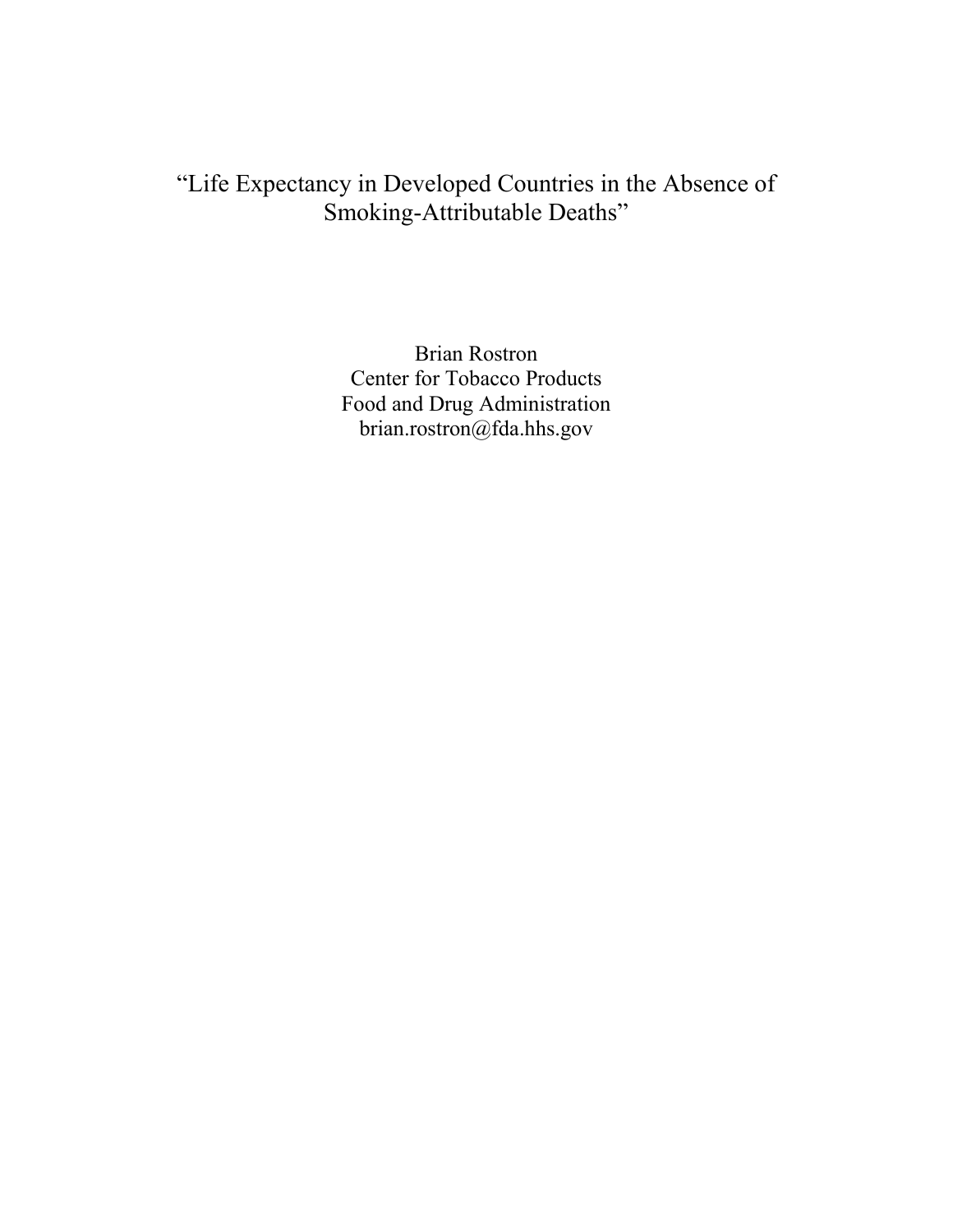# **ABSTRACT**

This study uses a modified version of the recently proposed Preston-Glei-Wilmoth regression method to estimate smoking-attributable mortality and life expectancy in the absence of smoking-attributable deaths in 20 high-income countries. It finds that life expectancy at age 50 would be on average 2.2 years higher for males and 1.1 years higher for females in these countries in the absence of smoking-attributable deaths. Estimates of smoking-attributable mortality from this modified regression-based method are consistent with estimates from a modified version of the Peto-Lopez indirect method.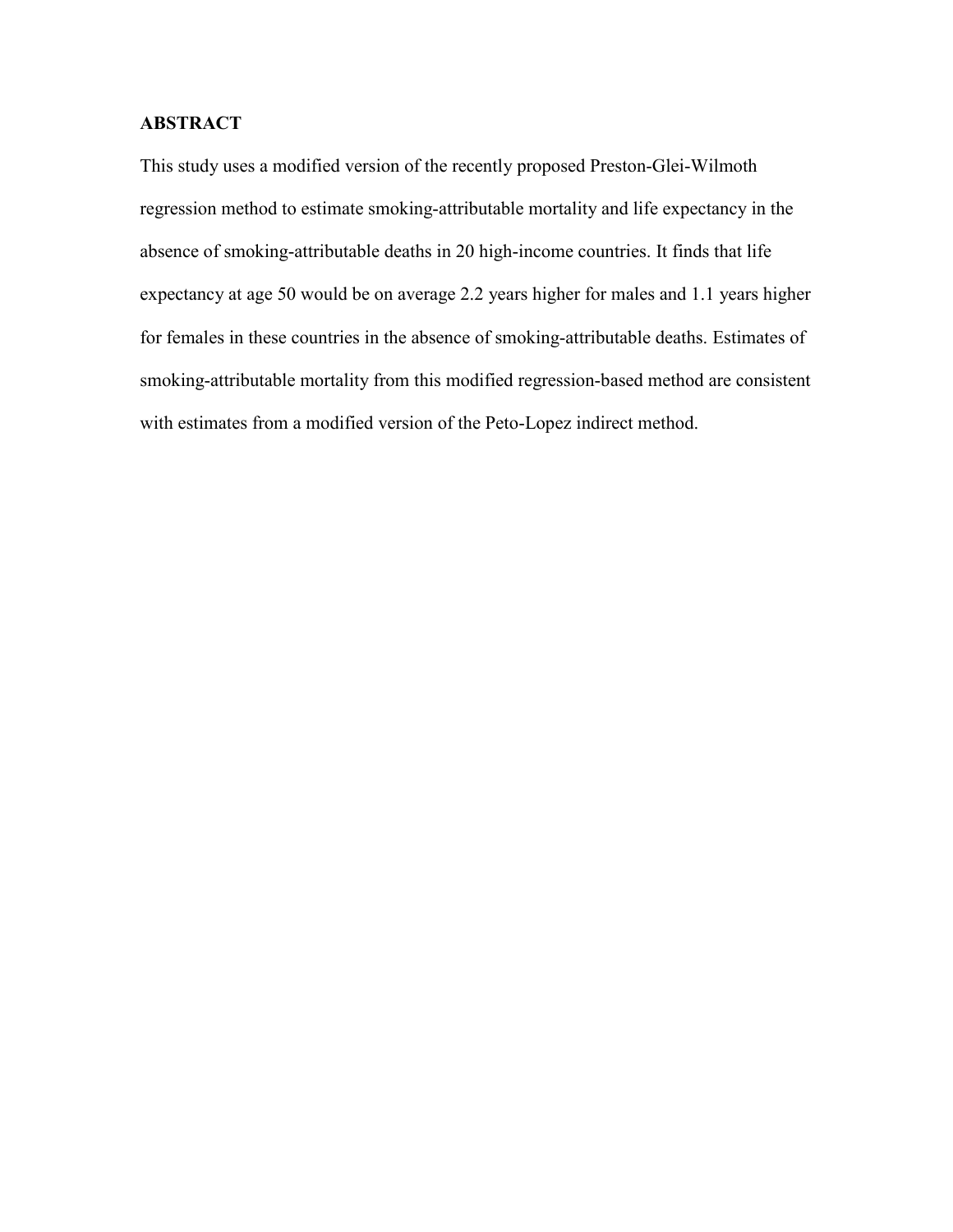# **1. Introduction**

 Several recent studies have shown a divergence in mortality trends among developed countries, particularly at older ages.(Janssen, Kunst, and Mackenbach 2007; Mesle and Vallin 2006) Cigarette smoking has been shown to be a leading cause of these differences (Janssen, Kunst, and Mackenbach 2007; Staetsky 2009). Numerous methods exist to estimate smoking-attributable mortality in populations (Perez-Rios and Montes 2008). Many of these methods, such as the method used by the Centers for Disease Control and Prevention (CDC) in the U.S (2005), estimate the proportion of mortality attributable to smoking (smoking-attributable fraction of deaths or SAF) based on smoking prevalence data from health surveys and relative mortality risks of smoking for various causes obtained from epidemiological studies. The indirect method presented by Peto et al. (1992) (commonly called the Peto-Lopez method) uses a similar methodology, but uses lung cancer mortality as a proxy for smoking exposure in place of survey data.

Preston, Glei, and Wilmoth (2010b) recently proposed an innovative regressionbased approach for estimating smoking-attributable mortality, which is based on the relationship between lung cancer mortality due to smoking and mortality from other causes caused by smoking. They used this method to produce SAF estimates for 20 highincome countries over time. Rostron (2010), however, showed that this method can overestimate SAF for females in high-smoking countries such as the U.S. and presented a modified version of the method. Preston, Glei, and Wilmoth (2010a) have acknowledged that their original method can over-estimate female smoking-attributable mortality.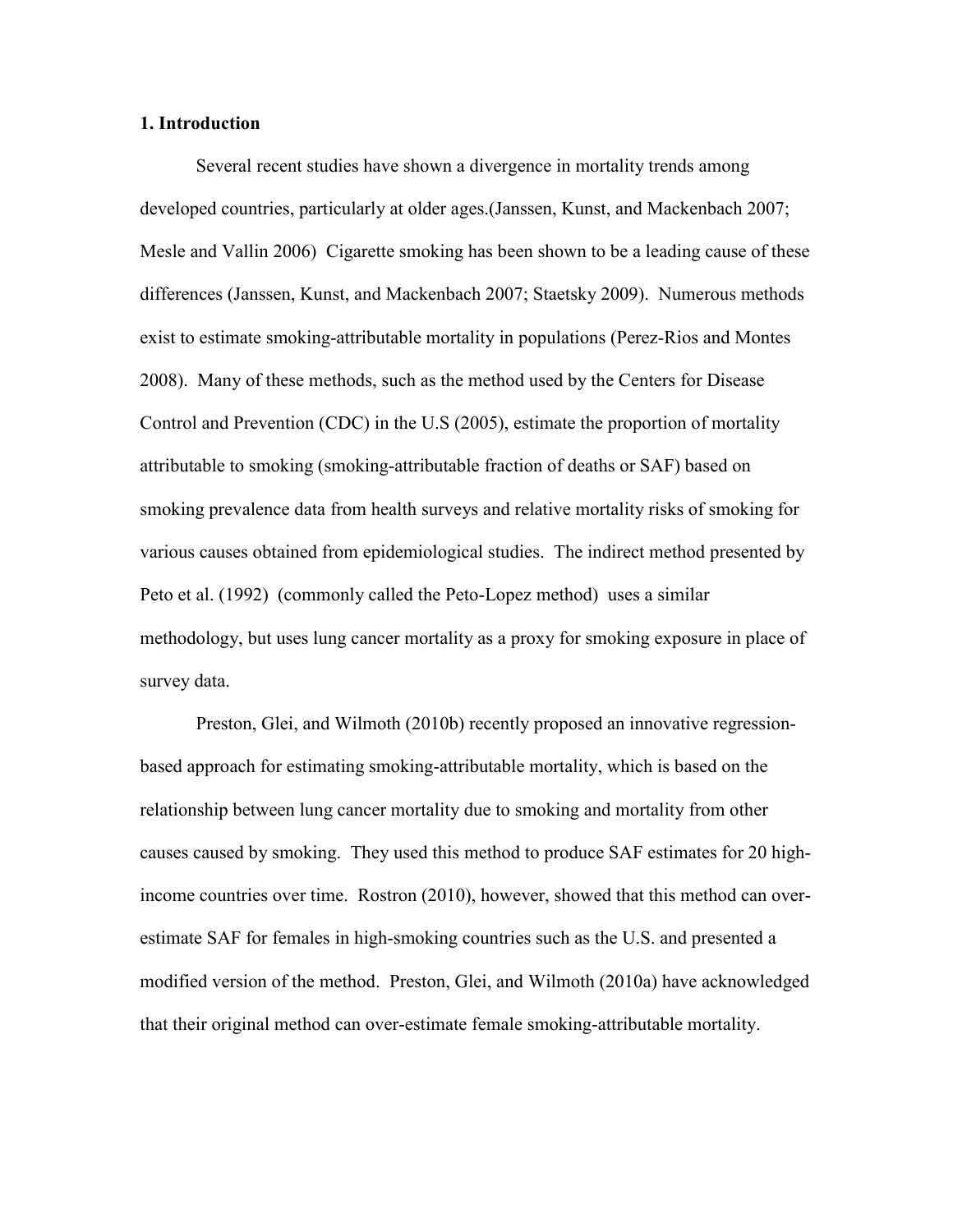In this study, we use a modified version of the method proposed by Preston, Glei, and Wilmoth to estimate smoking-attributable mortality and life expectancy in developed countries in the absence of smoking-attributable deaths. We use the same group of 20 high-income countries that Preston, Glei, and Wilmoth studied and show that smokingattributable mortality has a significant effect on life expectancy in these countries. We also show that estimates from the modified method are generally consistent with results from a modified version of the Peto-Lopez method. This modified version of the Peto-Lopez method uses more recent and representative study data and more directly estimates smoking-attributable mortality than does the original Peto-Lopez method.

#### **2. Methods**

#### **2.1 PGW and PGW-R Methods**

 This study uses a modified form of the method proposed by Preston, Glei, and Wilmoth (2010b) (hereafter the PGW method), which uses lung cancer mortality as an indicator of the mortality effects of smoking in order to estimate smoking-attributable mortality. (Some of the following material was presented in an earlier study analyzing the PGW method and introducing a modified version of the method (Rostron 2010).) In summary, the PGW method uses a negative binomial regression approach and models death rates at ages 50-54, 55-59, …, 80-84, and 85+ for causes other than lung cancer as a function of lung cancer death rates and other variables. Mortality for males and females is modeled separately. Specifically, the regression equation for the method is:

 $\ln M_o = \beta_a X_a + \beta_c X_t + \beta_c X_c + \beta_c (t \times X_c) + \beta_t M_t + \beta_{tt} (M_t \times t) + \beta_{ta} (M_t \times X_a)$ , [1]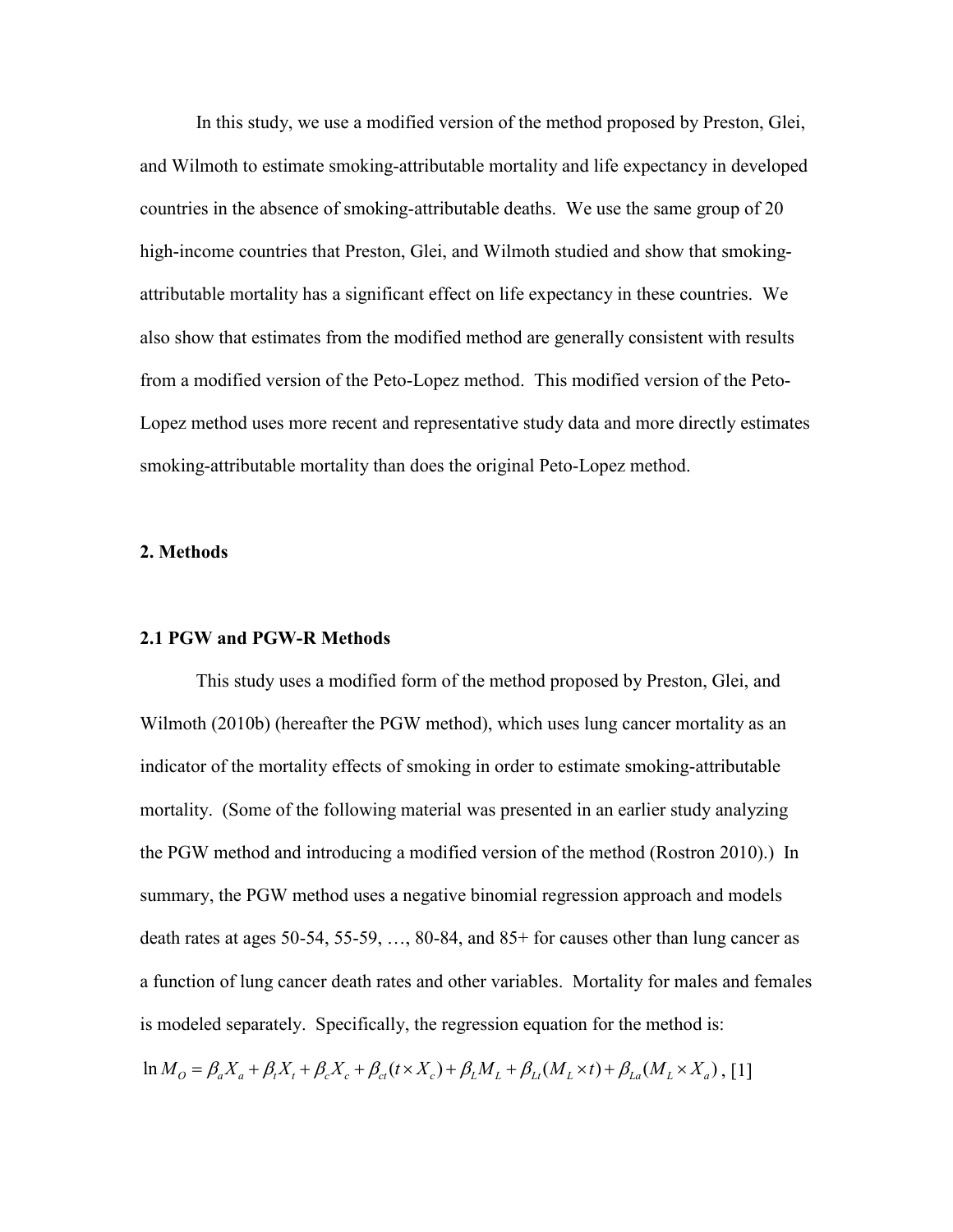where  $M<sub>O</sub>$  represents the death rate from causes other than lung cancer by age, sex, year, and country,  $X_a$  is a set of dummy variables for each age group,  $X_t$  is a set of dummy variables for each year,  $X_c$  is a set of dummy variables for each country,  $(t \times X_c)$  is an interaction term between year as a linear variable and country, *ML* represents the lung cancer death rate, (*ML* x *t*) is an interaction term between the lung cancer death rate and year as a linear variable, and  $(M_L \times X_a)$  is an interaction term between the lung cancer death rate and age group. The highest age group used for the last interaction term is 80+.

 We use a modified version of the PGW method (hereafter PGW-R method) that has been shown to improve estimates of smoking-attributable mortality compared to the PGW method (Rostron 2010). This method introduces an age group-year interaction term  $[\beta_{at} (t \times X_a)]$  into the regression equation shown in Equation 1. Year is treated as a linear variable and the age groups from 50-54 to 85+ are used in this interaction term. Inclusion of this interaction term tends to better model mortality change by age over time, and thus improves estimates of the relationship between lung cancer mortality due to smoking and mortality from other causes due to smoking.

 Both the PGW and PGW-R methods then calculate the fraction of lung cancer deaths attributable to smoking (*AL*) by country-year-sex-age group by comparing observed lung cancer death rates to expected lung cancer death rates for non-smokers, and dividing the excess lung cancer mortality for the population group by the total lung cancer mortality for this group. Expected lung cancer death rates for non-smokers come from the American Cancer Society Cancer Prevention Study II (CPS-II) (Thun et al. 1997). The smoking-attributable fraction of deaths from causes other than lung cancer  $(A<sub>O</sub>)$  is then found from the coefficient of the relationship between lung cancer mortality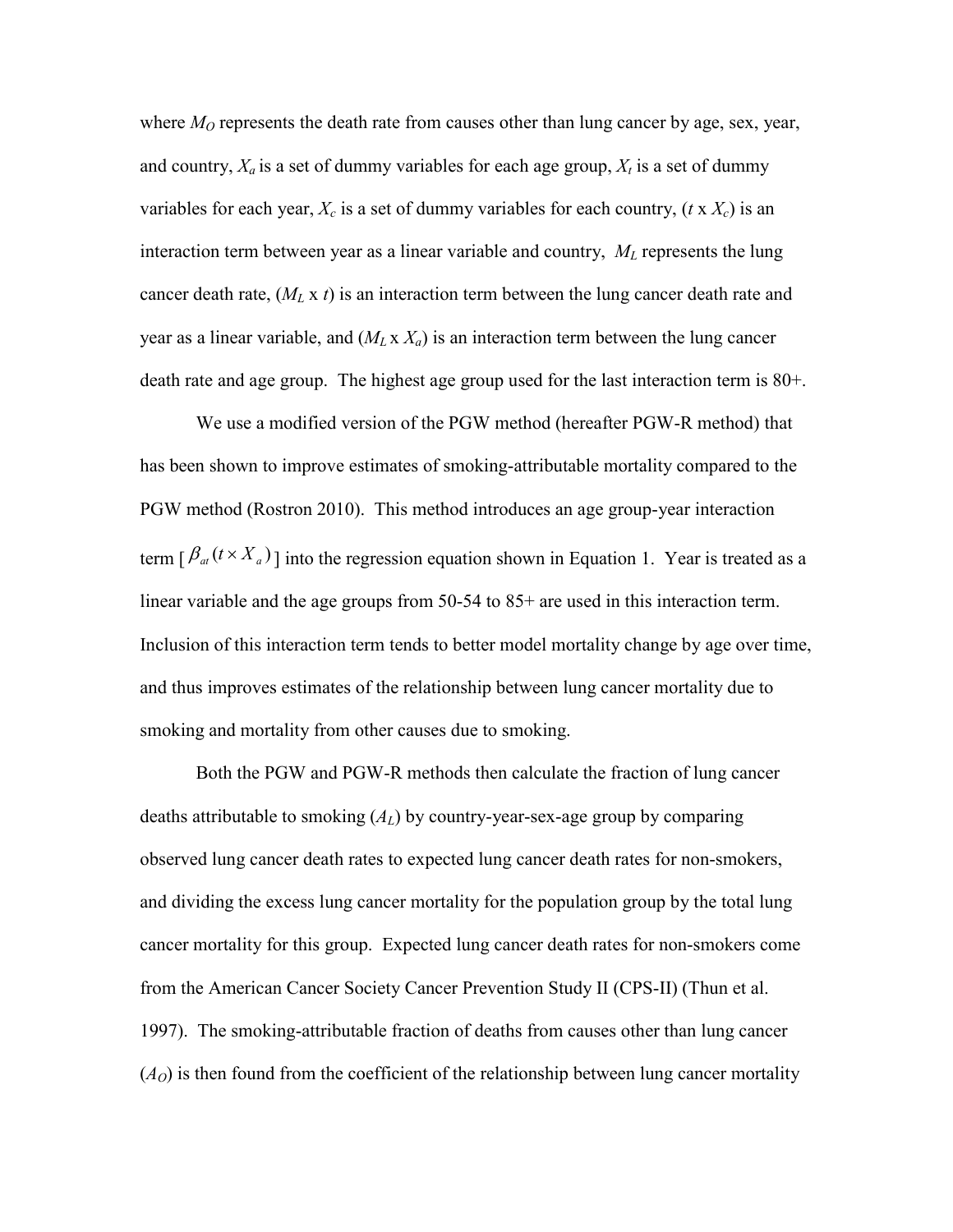and mortality from other causes,  $\beta'_{\scriptscriptstyle L}$ , obtained from the regression analysis represented by Equation 1. This coefficient is equal to the sum of the coefficients  $\beta_L$ ,  $\beta_L$ , and  $\beta_L$ . Finally, the smoking-attributable fraction of all deaths is found from  $A_L$  and  $A_O$  and the numbers of deaths from lung cancer and all other causes.

 The regression models for both methods were fit using mortality data by cause from the World Health Organization (WHO) Mortality Database (World Health Organization 2010) and all-cause mortality data and exposure data from the Human Mortality Database (HMD) (University of California - Berkeley and Max Planck Institute for Demographic Research 2010). Preston, Glei, and Wilmoth (2010b) analyzed data from 20 high-income countries that were members of the Organization of Economic Cooperation and Development and had data in the HMD from 1955 onward. An updated version of their dataset, which was provided by the authors, was used in the analyses. Confidence intervals for SAF's from the PGW-R method were constructed using the delta method employed by Preston, Glei, and Wilmoth. Life expectancy in the absence of smoking-attributable deaths in the 20 countries was also calculated with results from the PGW-R method using HMD data. All analyses were conducted using R Version 2.10.0 (2010).

## **2.2 Peto-Lopez and Modified Peto-Lopez Methods**

 Results from the PGW-R method have been shown to be generally consistent with results from a modified version of the Peto-Lopez method, which uses more recent and representative study data and more specifically estimates smoking-attributable mortality (Rostron 2010). In this case, the modified Peto-Lopez method was used to estimate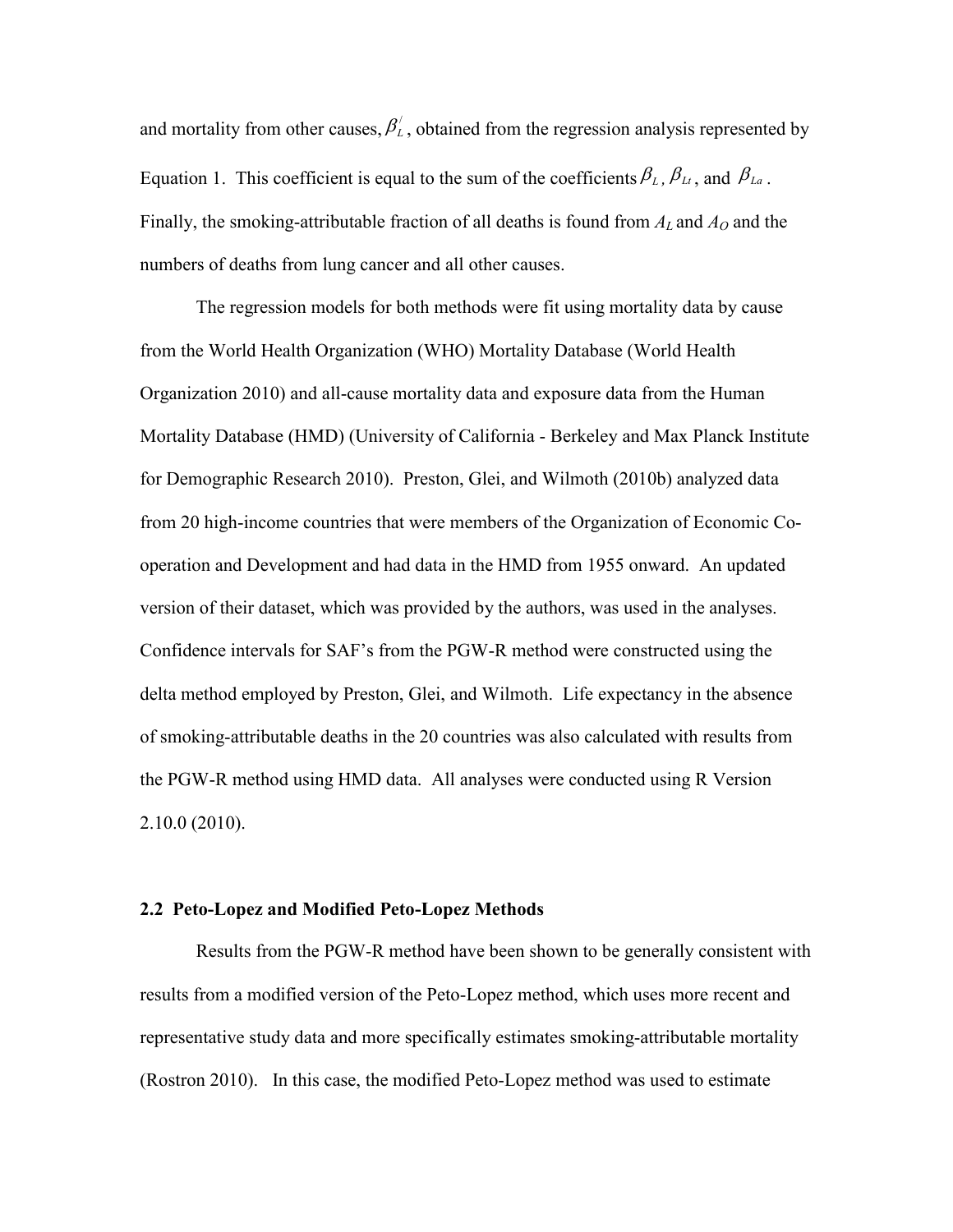smoking-attributable mortality by age for the U.S. for purposes of comparison with results from the PGW-R method. The modified Peto-Lopez method follows the methodology of the Peto-Lopez method in estimating smoking prevalence by estimating the proportion of the population by sex-age group that would have to be smokers to produce the observed population lung cancer death rates, assuming that population smokers and non-smokers have the same lung cancer death rates as current and never smokers in a study population. These smoking prevalence estimates are then used with relative mortality risks by cause for smokers, again estimated from data for current and never smokers in a study population, in population attributable risk calculations to estimate smoking-attributable mortality. The modified Peto-Lopez method makes three important changes to the methodology of the Peto-Lopez method. First, the modified method uses U.S. National Health Interview Survey (NHIS) data to estimate lung cancer death rates and relative risks for other causes for current smokers and never smokers in place of the original method's American Cancer Society Cancer Prevention Study II (CPS-II) data. The NHIS data are more recent (coming from survey participants from 1997-2003 followed for mortality through the end of 2006) than the CPS-II data (which were collected from years 3-6 of the CPS-II, from 1984-1988). The NHIS data are also more representative of the U.S. population, given that the NHIS is a probability-based survey of the U.S. household population (Pleis and Lethbridge-Cejku 2006). CPS-II participants, in contrast, were recruited by American Cancer Society volunteers and tended to be more likely to be white, middle class, and college-educated and have lower mortality than the U.S. population of the time ((Thun et al. 1997). The second difference between the methods is that the modified Peto-Lopez directly controls for possible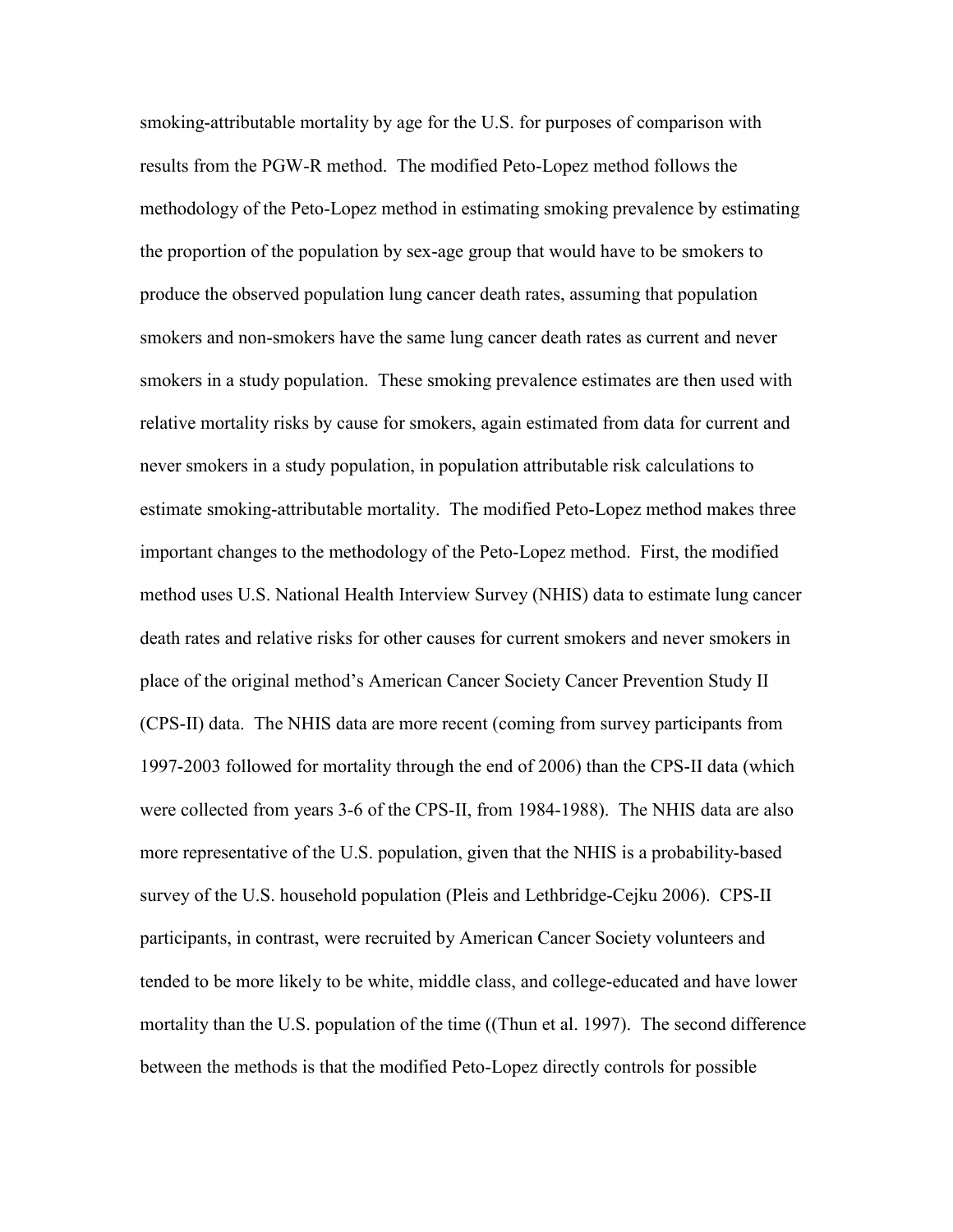confounding risk factors in the estimation of relative risks, whereas the Peto-Lopez method only assigns half of the excess relative risk for smokers to smoking to control for confounding factors. The NHIS relative risks for smokers used in the modified Peto-Lopez method were estimated by hazard ratios calculated with a Cox proportional hazards model. Educational attainment, family income, race, Hispanic origin, marital status, alcohol consumption, and body mass index were included as control variables in the Cox model. Finally, the modified Peto-Lopez method directly estimates the smokingattributable fractions of deaths by cause for those aged 80 and over, whereas the Peto-Lopez method uses the same SAF's by cause estimated for persons aged 75-79 for persons aged 80 and over. The modified Peto-Lopez method used here consistently estimates relative risks for current smokers compared to non-smokers at these advanced ages, using the same procedure used at younger ages. The modified Peto-Lopez method tends to produce lower estimates of smoking-attributable mortality for females than does the Peto-Lopez method and similar estimates for males. In the U.S. in 2000 for example, the modified Peto-Lopez method estimates that there were 210,000 smoking-attributable deaths among females and 237,000 deaths among males. The Peto-Lopez method estimates that there were 243,000 deaths among females and 269,000 deaths among males. The difference in estimates from the two methods is greatest for women aged 70 and over; estimates from the Peto-Lopez method are 40% higher than estimates from the modified method for this group. The overall 15% increase in estimates from the Peto-Lopez method compared to the estimates from the modified method is consistent with previous research. Michael Thun, one of the developers of the Peto-Lopez method, and collaborators (Thun, Apicella, and Henley 2000) published estimates of smoking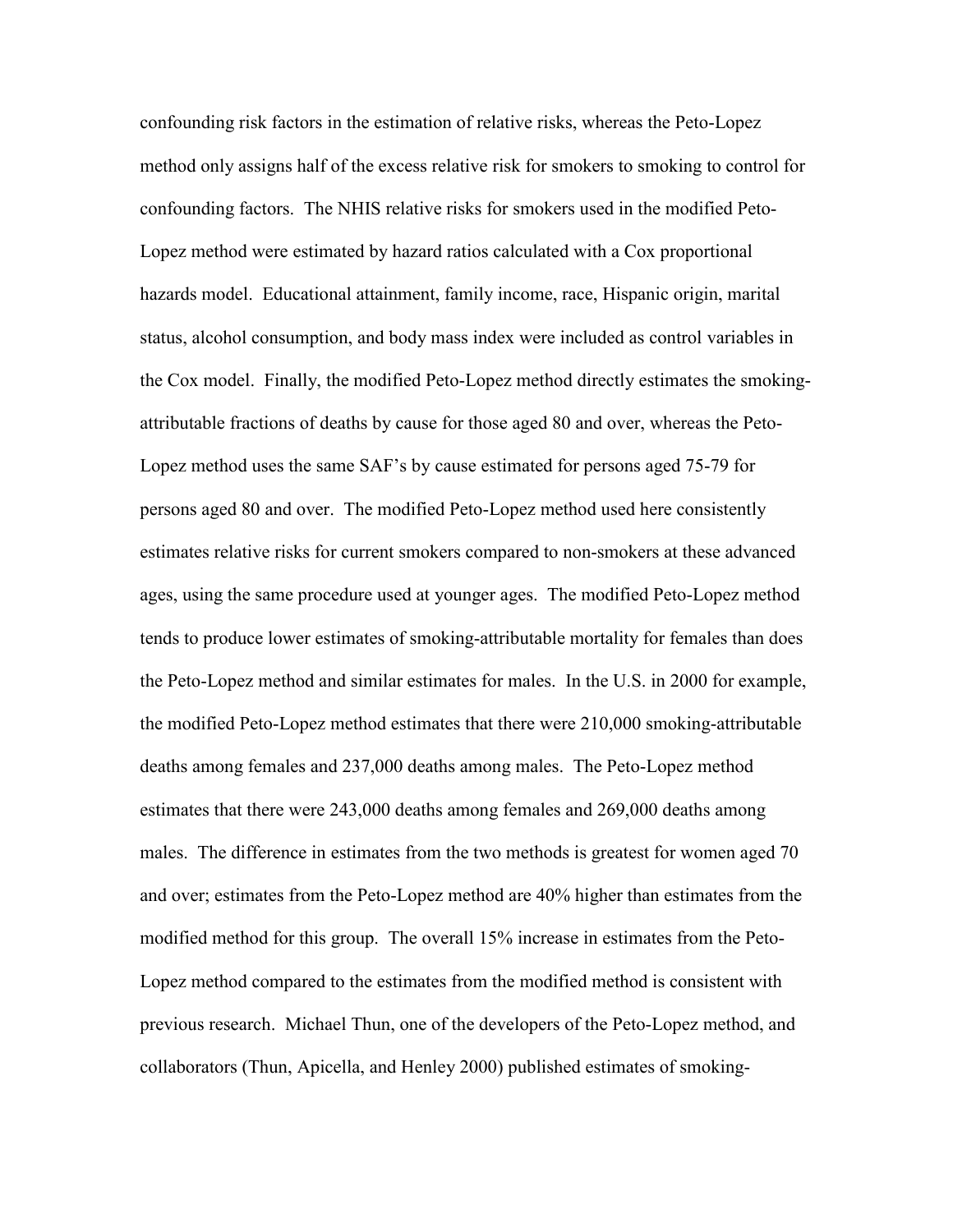attributable deaths in the U.S. in 1990 using CPS-II data and a full set of control variables that were also approximately 15% lower for males and females than the published estimates from the Peto-Lopez method for the U.S. in that year (Peto et al. 2006).

 The modified Peto-Lopez method was used to estimate smoking-attributable mortality by age for the U.S. using mortality and population data from the WHO Mortality Database (2010) and the UN (2006). These are the same data sources used by Peto et al. (2006) to calculate their estimates.

 The consistency of the NHIS relative risks was evaluated by calculating the relative risks with follow-up limited through the end of the following two calendar years for each study cohort. This analysis was performed to see if the relative risks changed appreciably with longer follow-up time due to factors such as smoking cessation. The relative risks from the shorter follow-up period were almost exactly the same as those from the longer follow-up time, indicating that the relative risks were generally consistent during the follow-up period.

# **3. Results and Discussion**

The age distribution of smoking-attributable deaths estimated by the PGW-R method was first evaluated through comparison with results from the modified Peto-Lopez method. Figure 1 presents results for the U.S. in 2000 for ages 50 and over from both methods. Estimates from the two methods are generally similar with 221,000 deaths for males and 163,000 for females from the PGW-R method and 215,000 deaths for males and 195,000 deaths for females from the modified Peto-Lopez method. Both sets of estimates are also generally consistent with the CDC's estimate of 259,000 annual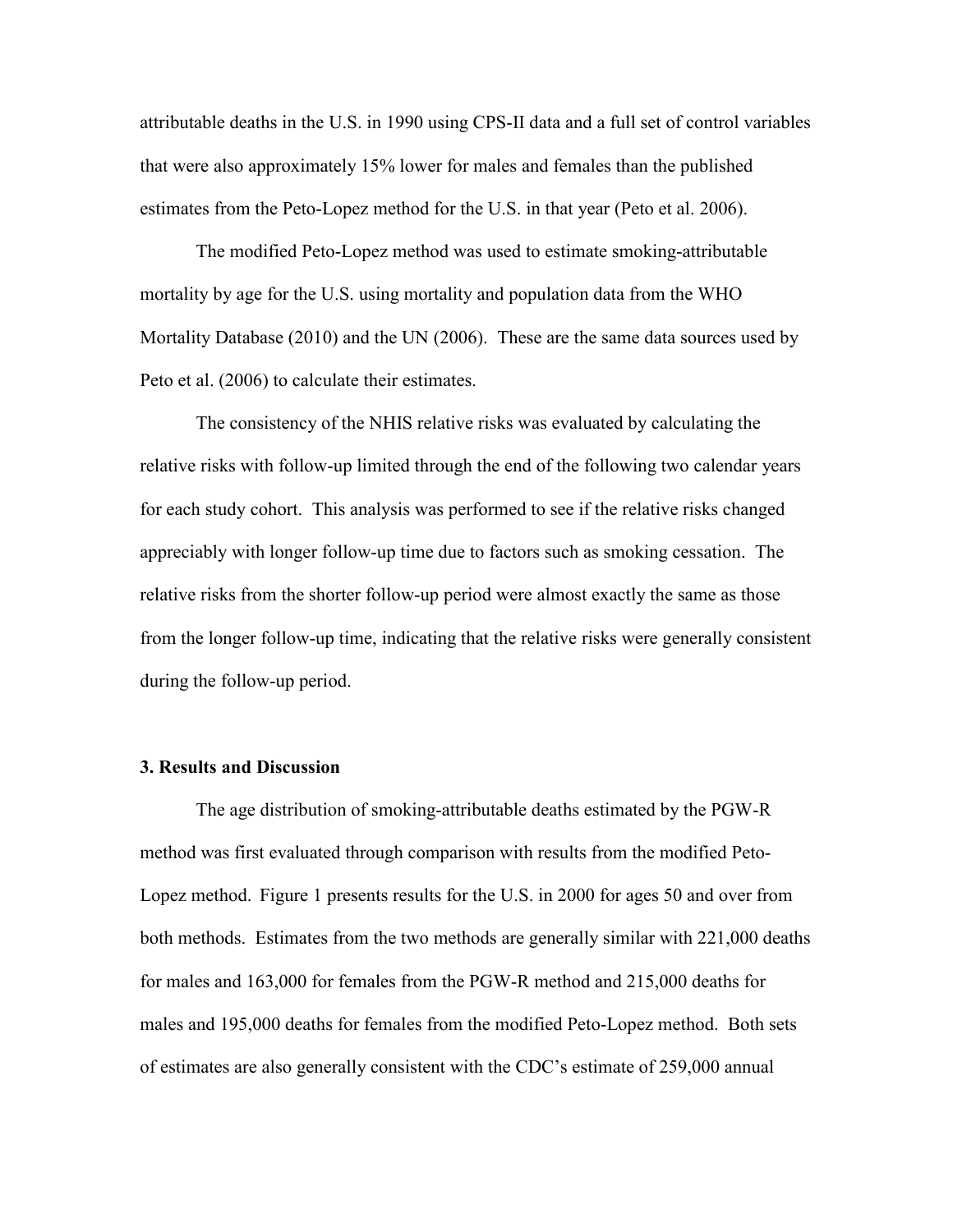deaths for males and 178,000 annual deaths for females at all ages in the U.S. during the period (2005). The estimated age distribution of deaths from both methods is also similar, although there are some differences. The PGW-R method tends to estimate fewer deaths for males aged 50-64 and 70-79 than does the Peto-Lopez method and more deaths for males aged 80 and over. The PGW-R method also tends to estimate fewer deaths for females aged 50-59 and 75 and over and more deaths for females aged 60-74. The principal difference in the estimates from the two methods occurs for females at ages 80 and over. To some extent, the PGW-R method may under-estimate female smokingattributable mortality at these advanced ages. This under-estimation could be caused by imprecision in estimates of the  $\beta'_{\scriptscriptstyle\perp}$  coefficient for these ages, which may be due to limited female smoking-attributable mortality at these ages during most of the period for many of the countries in the dataset. Some of the difference may also be caused by imprecision in the estimates of NHIS relative risks at these advanced ages.

Even with these differences, the estimates of smoking-attributable deaths obtained from the two methods produce similar estimates of life expectancy in the absence of smoking-attributable deaths for both males and females. The PGW-R method estimates that life expectancy at age,  $e_{50}$ , in the U.S. in 2000 would have been 30.77 years for males and 34.19 years for females in the absence of smoking-attributable mortality. The modified Peto-Lopez method estimates that  $e_{50}$  in the absence of smoking-attributable mortality would have been 30.72 years for males and 34.40 years for females in the U.S. in this year.

 The PGW-R method was then used to produce estimates of smoking-attributable fractions of deaths and life expectancy in the absence of smoking-attributable deaths for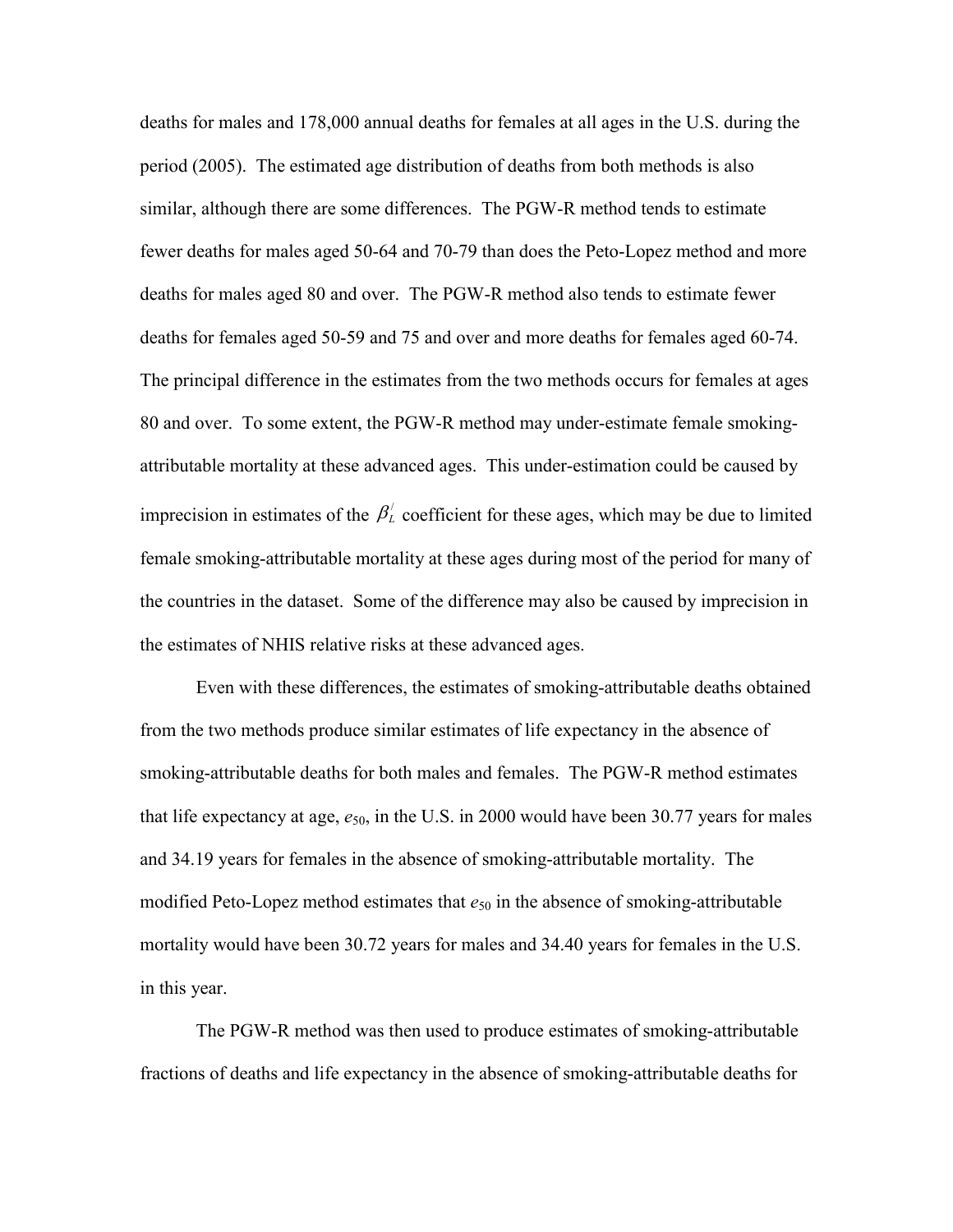high-income countries over time. Table 1 presents the smoking-attributable fractions of all deaths for males and females aged 50 and over in 20 high-income countries in 1955, 1970, and 1985, and 2003 (the last year for which WHO mortality data (2010) was available for all of the countries). The table shows that male smoking-attributable mortality in many of these countries tended to increase appreciably from 1955 to 1970 or 1985. These mortality levels then tended to remain at about the same levels through 2003 in some of the countries such as the Canada and the U.S. and decreased in countries such as Finland and the U.K. Most of the countries that had continuing increases in male smoking-attributable mortality through 2003, such as Japan, Portugal, and Spain, had very low levels of male smoking-attributable mortality in 1955, suggesting that widespread cigarette use among men began at a later time in these countries than in many of the other developed countries and that these countries were essentially "catching up" in terms of smoking prevalence. The one exception to this trend is Hungary, which had fairly typical male smoking mortality levels in 1955 for this group of countries, but saw its male smoking mortality continue to increase until it was the highest of the group in 2003. Hungary is the only Eastern European nation in the group of countries, and it has been well documented that smoking-attributable mortality continued to rise among men in this region, even as it declined in much of the rest of Europe, due to continued high smoking prevalence (Borras et al. 2003).

Table 1 also shows that female smoking-attributable mortality increased from very low or negligible levels in most of the countries in 1955 to higher levels in most of the countries by 1985 and 2003. Some of the first countries to see increases in female smoking-attributable mortality by 1970 were Denmark, the U.K., and the U.S., which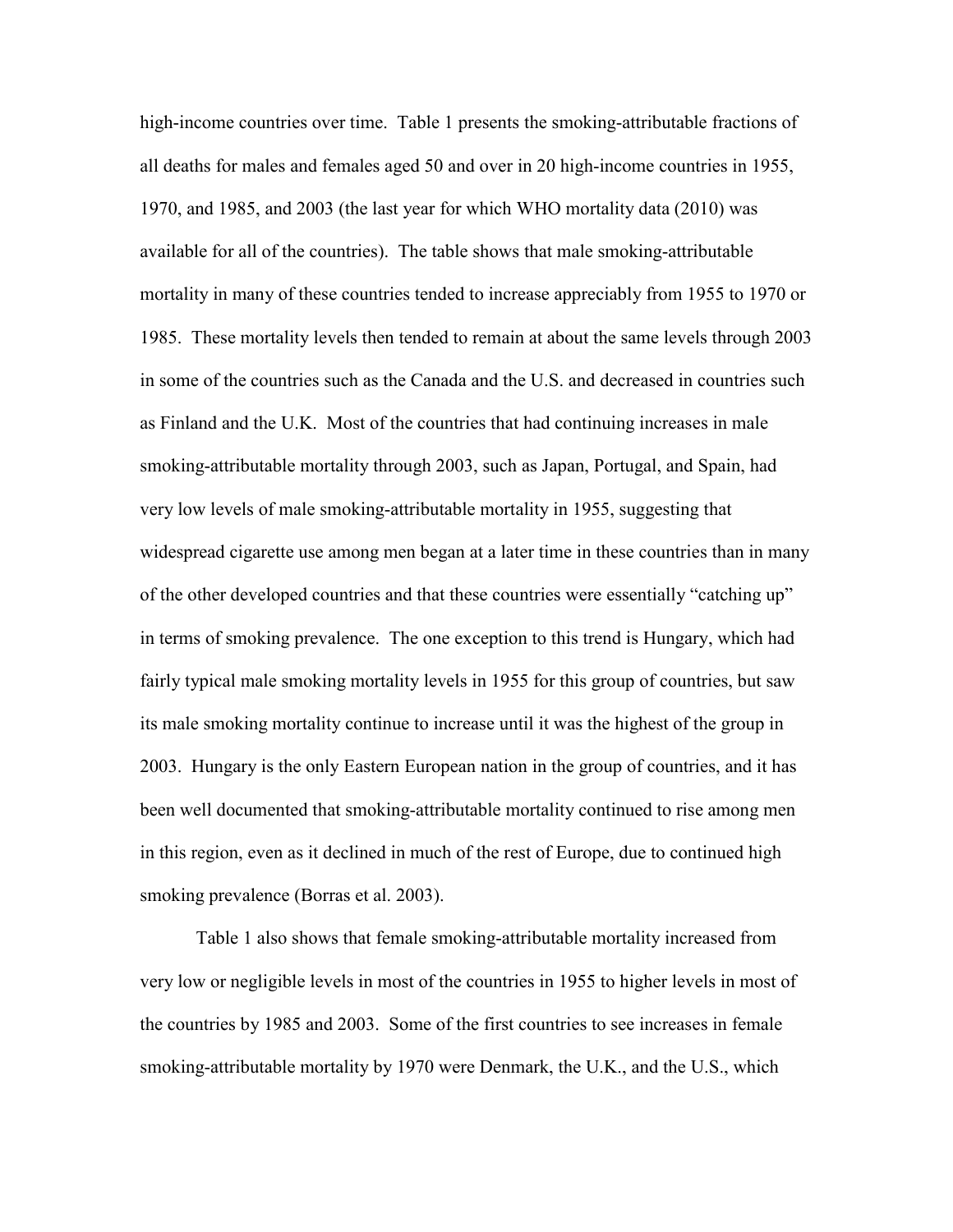were also some of the same countries specifically identified as having slowdowns in female mortality in older ages in subsequent decades (Janssen, Kunst, and Mackenbach 2007; Mesle and Vallin 2006). Smoking-attributable mortality among women continued to increase in these countries over time, although by 2003 it was common for there to be appreciable levels of smoking-attributable mortality among women in most of the countries.

Table 2 presents comparable estimates from the modified Peto-Lopez method for males and females. Estimates of smoking-attributable mortality from the two methods tend to differ somewhat for males in earlier periods. Some of the difference may due to under-estimation of smoking-attributable mortality for males with the PGW-R method in earlier years. One of the components of the  $\beta_L^{\prime}$  coefficient in the PGW-R method is an interaction term between lung cancer mortality and time, which is positive for males. The PGW-R method therefore estimates that the magnitude of the relationship between lung cancer mortality due to smoking for males and smoking-attributable mortality from other causes tends to increase over time, other things being equal. Some of this increase may due to actual mortality trends, but some of the increase may due to imprecise estimation of the relationship between lung cancer mortality and time for males. This imprecision may lead to under-estimates of male smoking-attributable mortality with the PGW-R method for earlier periods, although the method has been shown to produce reasonable estimates of male smoking-attributable mortality for recent years.

Figure 2 presents estimates of  $e_{50}$  for males and females in France, Japan, and the U.S. in five-year intervals from 1950 to 2005, calculated with and without smokingattributable deaths using the PGW-R method. In general, the figure shows the increase in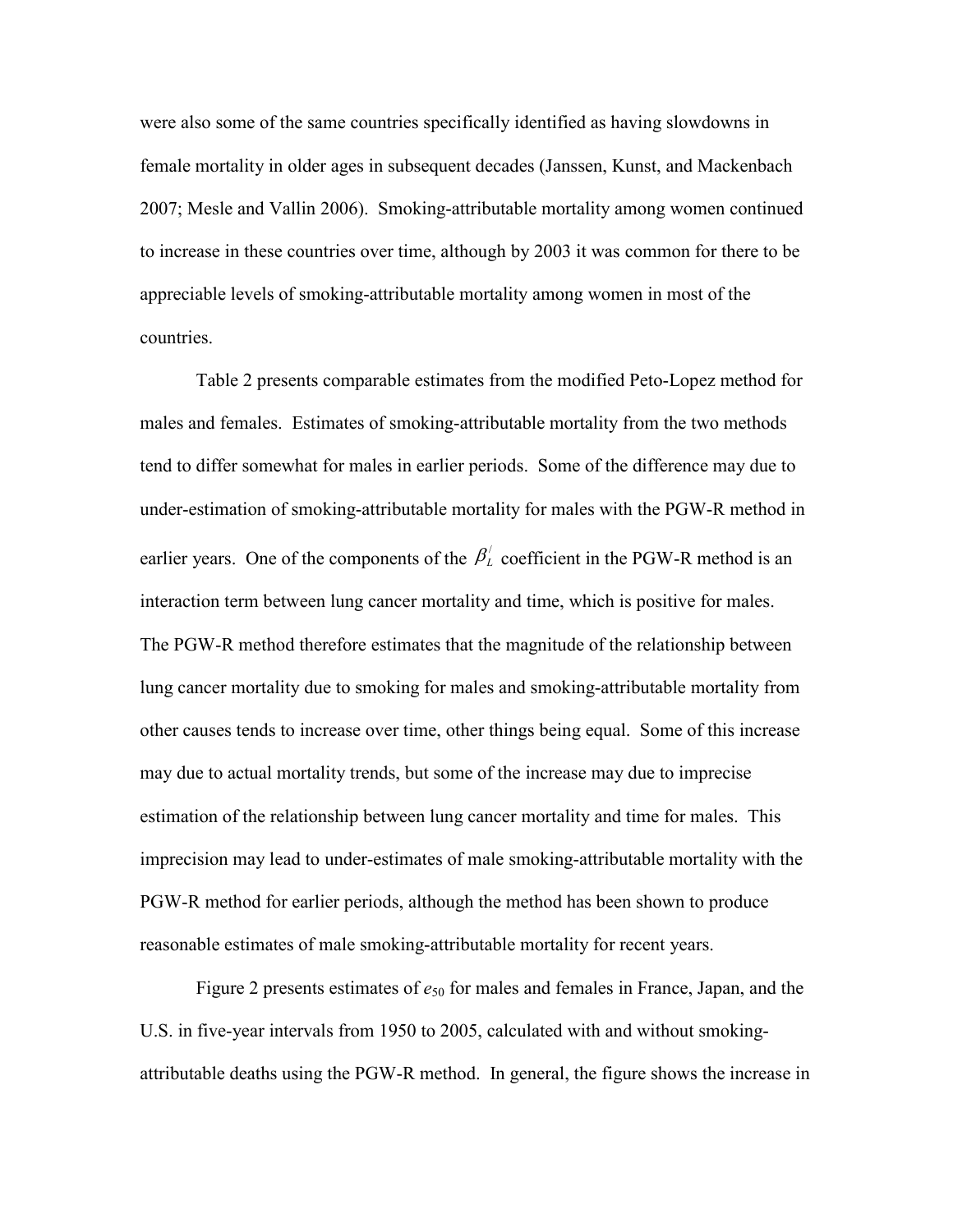the effect of smoking mortality life expectancy over time in these countries for both males and females. The figure also graphically illustrates the effect of smoking mortality on slowdowns in gains in life expectancy for males and females in different periods. Figure 2a shows that observed  $e_{50}$  for U.S. males was essentially flat from 1955 to 1970, rising only 23.13 years to 23.15 years. Similar very small gains or even declines in male expectancy at this age were observed in countries such as Australia, Belgium, Denmark, the Netherlands, and New Zealand ((University of California - Berkeley and Max Planck Institute for Demographic Research 2010), which, as Table 2a indicates, were generally the same countries with the largest increases in male smoking-attributable mortality during the period. Figure 2a also shows, however, that in the absence of smoking deaths U.S. male  $e_{50}$  would have increased from 24.40 years to 25.69 years during the period, for a more robust gain of 1.19 years. Similar gains are also estimated for the other countries with slowdowns in increases in male life expectancy during the period. Australia, for example, actually experienced a decrease in observed male  $e_{50}$  of 0.44 years from 1955 to 1970; the estimated increase in the absence of smoking-attributable deaths would have been 0.76 years, for a gain of 1.20 years.

Figure 2b shows a similar, although less pronounced, slowdown in gains in life expectancy for U.S. females in a later period. Between 1980 and 1995, for example, U.S. female *e*50 increased by 1.1 years from 30.56 to 31.66 years. The figure shows that the increase would have been 1.96 years from 32.06 to 34.02 years. Similar trends are observed for other countries with significant levels of female smoking-attributable mortality, although the timing of the slowdowns may differ. The United Kingdom, for example, was one of the first developed countries to have large numbers of young female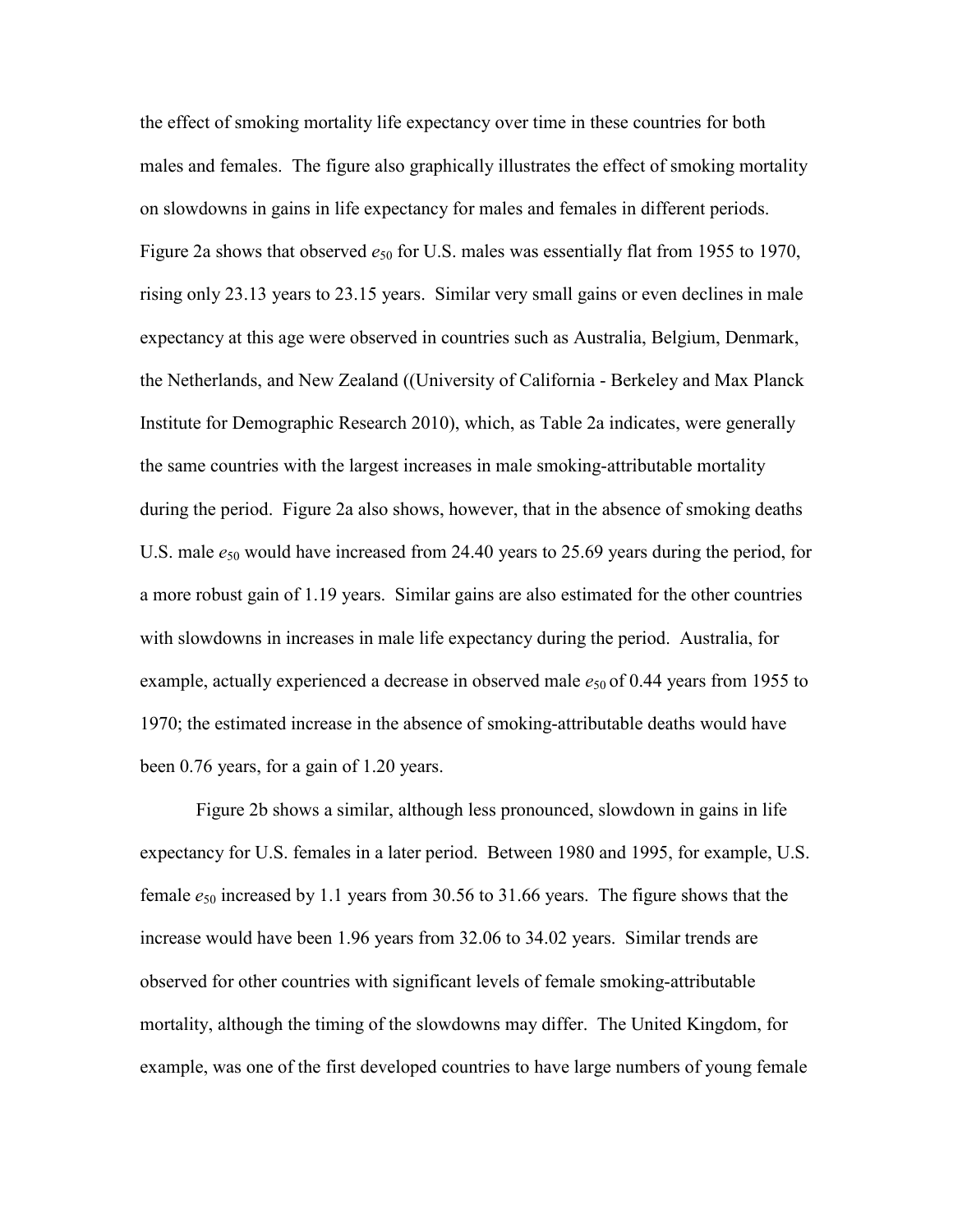smokers (Forey et al. 2002). Observed female  $e_{50}$  in the U.K. only increased by 1.09 years between 1965 and 1980 (University of California - Berkeley and Max Planck Institute for Demographic Research 2010); the PGW-R method estimates that female  $e_{50}$ in the U.K. would have increased by 1.77 years during this period in the absence of smoking-attributable deaths.

Figure 2 also shows that  $e_{50}$  for males and females in France and the U.S. in 2005 would have been quite similar in the absence of smoking-attributable deaths, although life expectancy in these countries would have still been below life expectancy in Japan in the absence of smoking deaths.

Finally, Table 3 presents values for  $e_{50}$  for the 20 high-income countries in 2003, calculated with and without smoking-attributable mortality. The results demonstrate that smoking accounts for a large proportion of the observed differences in life expectancy among developed countries. The table also shows the larger effect of smokingattributable mortality for males than for females in developed countries, given that smoking deaths lowered  $e_{50}$  by an average of 2.2 years for males and 1.1 years for females in these countries.

## **4. Conclusion**

This analysis has used the PGW-R method to produce reliable estimates of smoking-attributable mortality and life expectancy in the absence of smoking-attributable mortality. The results have shown the increasing effect of smoking on life expectancy trends in developed countries during the second half of the twentieth century, first for males and then for females. The results also show that smoking is an important cause of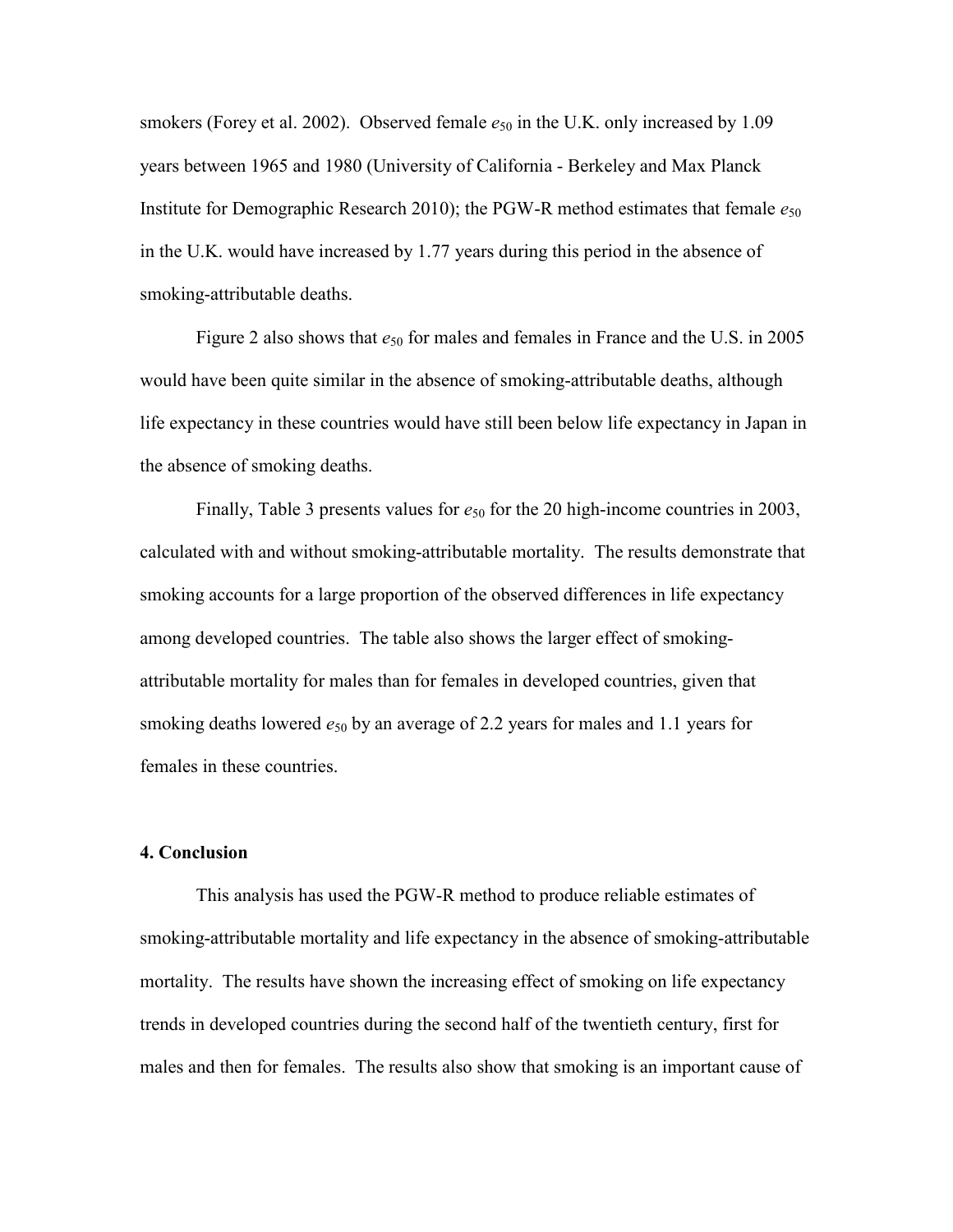observed mortality differences among these countries at the present time. For example, as shown in Table 3, the U.S. ranked toward the bottom of the 20 countries in observed  $e_{50}$  in 2003, at 14<sup>th</sup> for males and 17<sup>th</sup> for females. The PGW-R method estimates that the U.S. would have ranked much closer to the middle among these countries, at  $10<sup>th</sup>$  for males and  $12<sup>th</sup>$  for females (although close to tying four other countries), in the absence of smoking-attributable deaths. Similar improvements in life expectancy would occur in a country such as Canada, which would improve from  $6<sup>th</sup>$  place in observed  $e_{50}$  for males and  $7<sup>th</sup>$  place for females to  $2<sup>nd</sup>$  place for both males and females in the absence of smoking-attributable mortality. The consistency of these estimates of life expectancy in the absence of smoking deaths for males and females in these countries once again supports the validity of the PGW-R method and its estimates.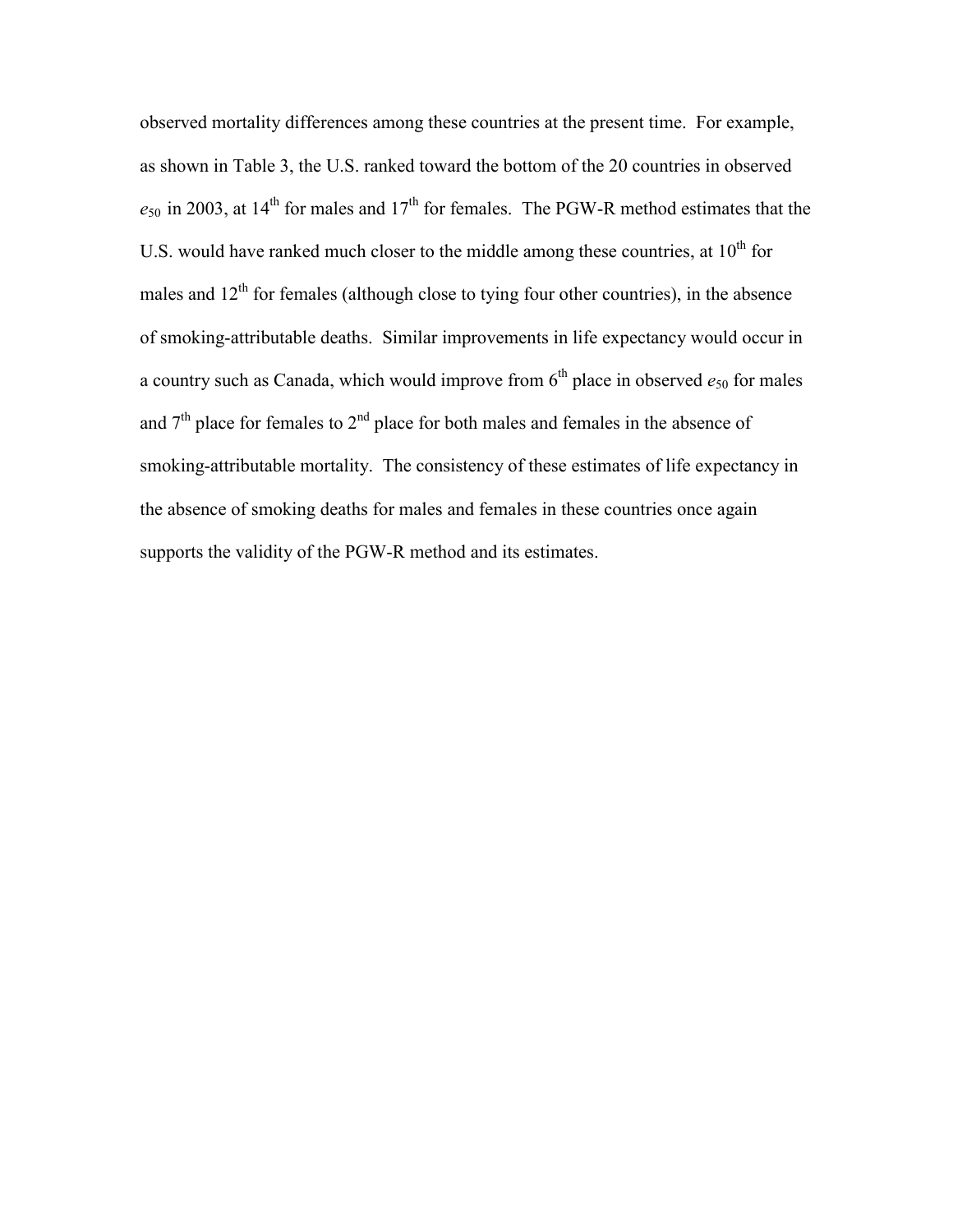# **References**

- Borras J., Fernandez E., Gonzalez J., Negri E., Lucchini F., La Vecchia C., Levi F. (2003). Lung Cancer Mortality in European Regions (1955-1997). *Annals of Oncology* 14(1):159-61.
- Centers for Disease Control and Prevention. (2005). Smoking-attributable mortality, years of potential life lost, and productivity losses--United States, 1997-2001. *Morbidity anad Mortality Weekly Report* 54(25):625-8.
- Forey B., Hamling J., Lee P., Wald N. *International Smoking Statistics*. London: Oxford University Press; 2002.
- Janssen F., Kunst A., Mackenbach J. (2007). Variations in the pace of old-age mortality decline in seven European countries, 1950–1999: the role of smoking and other factors earlier in life *European Journal of Population* 23(2):171-88.
- Mesle F., Vallin J. (2006). Diverging trends in female old-age mortality: the United States and the Netherlands versus France and Japan. *Population and Development Review* 32(1):123-45.
- Perez-Rios M., Montes A. (2008). Methodologies used to estimate tobacco-attributable mortality: a review. *BMC Public Health* 8(22).
- Peto R., Lopez A.D., Boreham J., Thun M. *Mortality from smoking in developed countries 1950-2000*. [http://www.ctsu.ox.ac.uk/~tobacco/SMK\\_All\\_PAGES.pdf](http://www.ctsu.ox.ac.uk/~tobacco/SMK_All_PAGES.pdf) (7 April, 2010, date last accessed).
- Peto R., Lopez A.D., Boreham J., Thun M., Heath C. (1992). Mortality from tobacco in developed countries: indirect estimation from national vital statistics. *Lancet*  339(8804):1268-78.
- Pleis J.R., Lethbridge-Cejku M. (2006). Summary health statistics for U.S. adults: National Health Interview Survey, 2005. *Vital and Health Statistics* 10(232):1- 163.
- Preston S.H., Glei D.A., Wilmoth J.R. (2010a). Contribution of smoking to international differences in life expectancy. In: Crimmins E.M., Preston S.H., Cohen B. (eds). *International Differences in Mortality at Older Ages: Dimensions and Sources*. Washington, DC: National Academies Press:105-31.
- Preston S.H., Glei D.A., Wilmoth J.R. (2010b). A new method for estimating smokingattributable mortality in high-income countries. *International Journal of Epidemiology* 39(2):430-8.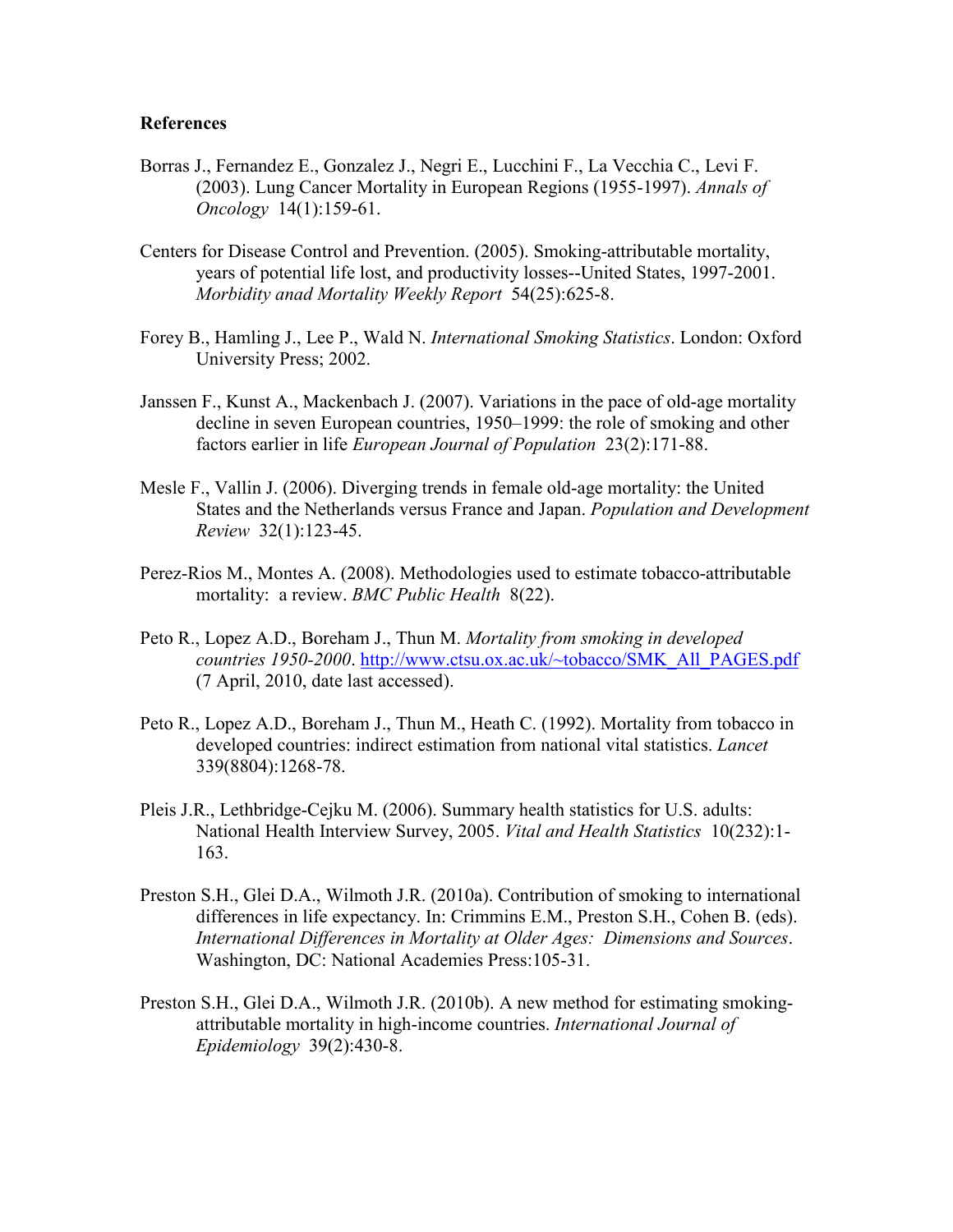- R Development Core Team. R: A Language and Environment for Statistical Computing, Version 2.10.0. Vienna, Austria: R Development Core Team; 2010.
- Rostron B.L. (2010). A modified new method for estimating smoking-attributable mortality in high-income countries. *Demographic Research* 23(14):399-420.
- Staetsky L. (2009). Diverging trends in female old-mortality: a reappraisal. *Demographic Research* 21(885-914.
- Thun M.J., Apicella L.V., Henley S.J. (2000). Smoking vs. Other Risk Factor as the Cause of Smoking-Attributable Deaths. *Journal of the American Medical Association* 284(6):706-12.
- Thun M.J., Day-Lally C., Myers D.G., Calle E.E., Flanders W.D. (1997). Trends in tobacco smoking and mortality from cigarette use in Cancer Prevention Studies I (1959 through 1965) and II (1982 through 1988). In: Burns D.M., Garfinkel L., Samet J.M. (eds). *Changes in Cigarette-Related Disease Risks and Their Implications for Prevention and Control*. Smoking and Tobacco Control, Monograph No. 8. Bethesda, MD: National Cancer Institute:305-82.
- UN Department of Economic and Social Affairs. *World Population Prospects; the 2004 Revision; Volume 2: Sex and Age Distribution of the World Population.* . New York City: UN Publications; 2006.
- University of California Berkeley and Max Planck Institute for Demographic Research. *Human Mortality Database*. [http://www.mortality.org](http://www.mortality.org/)/ (15 June, 2010, date last accessed).
- World Health Organization. *WHO Mortality Database*. <<http://www.who.int/whosis/mort/download/en/index.html>> (5 January, 2010, date last accessed).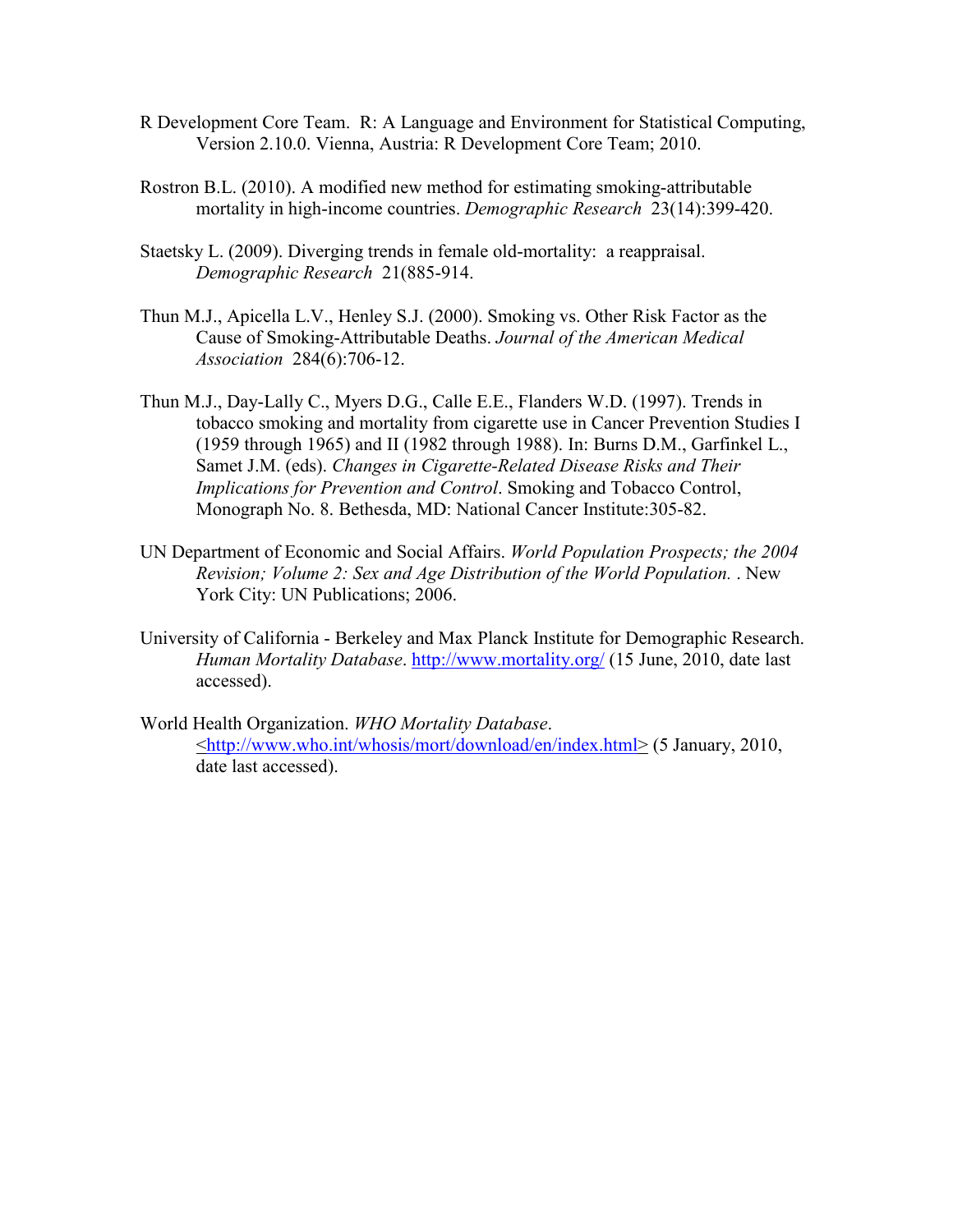| Country     |          | 1955           |            | 1970           |            | 1985           |                   | 2003           |  |
|-------------|----------|----------------|------------|----------------|------------|----------------|-------------------|----------------|--|
|             | SAF      | <b>CI</b>      | <b>SAF</b> | <b>CI</b>      | <b>SAF</b> | CI             | <b>SAF</b>        | <b>CI</b>      |  |
| Australia   | 0.06     | (0.049, 0.064) | 0.14       | (0.124, 0.149) | 0.19       | (0.181, 0.207) | 0.16              | (0.147, 0.176) |  |
| Austria     | 0.12     | (0.109, 0.137) | 0.16       | (0.145, 0.175) | $0.18\,$   | (0.162, 0.190) | 0.17              | (0.156, 0.185) |  |
| Belgium     | 0.07     | (0.066, 0.083) | 0.18       | (0.163, 0.193) | 0.29       | (0.271, 0.308) | 0.26 <sup>a</sup> | (0.240, 0.286) |  |
| Canada      | 0.05     | (0.048, 0.061) | 0.13       | (0.117, 0.138) | 0.22       | (0.206, 0.232) | 0.23              | (0.210, 0.248) |  |
| Denmark     | 0.06     | (0.052, 0.067) | 0.13       | (0.117, 0.141) | 0.21       | (0.195, 0.226) | 0.20              | (0.177, 0.214) |  |
| Finland     | 0.15     | (0.131, 0.169) | 0.23       | (0.207, 0.248) | 0.23       | (0.211, 0.245) | 0.17              | (0.152, 0.185) |  |
| France      | 0.04     | (0.037, 0.047) | 0.10       | (0.089, 0.104) | 0.16       | (0.154, 0.175) | 0.19              | (0.172, 0.199) |  |
| Hungary     | 0.06     | (0.054, 0.069) | 0.13       | (0.120, 0.144) | 0.23       | (0.213, 0.244) | 0.31              | (0.293, 0.335) |  |
| Iceland     | 0.03     | (0.000, 0.053) | 0.04       | (0.016, 0.073) | 0.10       | (0.066, 0.140) | 0.15              | (0.099, 0.196) |  |
| Italy       | 0.04     | (0.033, 0.040) | 0.11       | (0.102, 0.118) | 0.21       | (0.201, 0.224) | 0.23              | (0.208, 0.245) |  |
| Japan       | 0.01     | (0.009, 0.012) | 0.05       | (0.046, 0.055) | 0.12       | (0.113, 0.130) | 0.19              | (0.172, 0.205) |  |
| The         |          |                |            |                |            |                |                   |                |  |
| Netherlands | 0.08     | (0.074, 0.091) | 0.20       | (0.183, 0.214) | 0.29       | (0.274, 0.312) | 0.25              | (0.228, 0.272) |  |
| New Zealand | 0.07     | (0.057, 0.080) | 0.14       | (0.127, 0.160) | 0.18       | (0.163, 0.196) | 0.16              | (0.141, 0.179) |  |
| Norway      | $0.02\,$ | (0.013, 0.022) | 0.05       | (0.048, 0.062) | 0.11       | (0.095, 0.115) | 0.15              | (0.133, 0.166) |  |
| Portugal    | 0.01     | (0.011, 0.019) | 0.03       | (0.030, 0.039) | $0.08\,$   | (0.076, 0.090) | 0.12              | (0.110, 0.131) |  |
| Spain       | 0.03     | (0.027, 0.034) | 0.07       | (0.064, 0.075) | 0.15       | (0.142, 0.161) | 0.21              | (0.193, 0.227) |  |
| Sweden      | 0.02     | (0.021, 0.029) | 0.06       | (0.053, 0.065) | 0.09       | (0.080, 0.095) | 0.09              | (0.079, 0.098) |  |
| Switzerland | 0.08     | (0.067, 0.087) | 0.13       | (0.120, 0.144) | 0.19       | (0.173, 0.199) | 0.15              | (0.137, 0.165) |  |
| UK          | 0.13     | (0.122, 0.150) | 0.23       | (0.213, 0.249) | 0.26       | (0.240, 0.274) | 0.19              | (0.177, 0.213) |  |
| <b>USA</b>  | 0.07     | (0.064, 0.078) | 0.15       | (0.135, 0.157) | 0.22       | (0.205, 0.230) | 0.22              | (0.198, 0.232) |  |

Table 1. Estimated smoking-attributable fraction (SAF) of deaths for ages 50+ from the PGW-R method; by country, sex, and year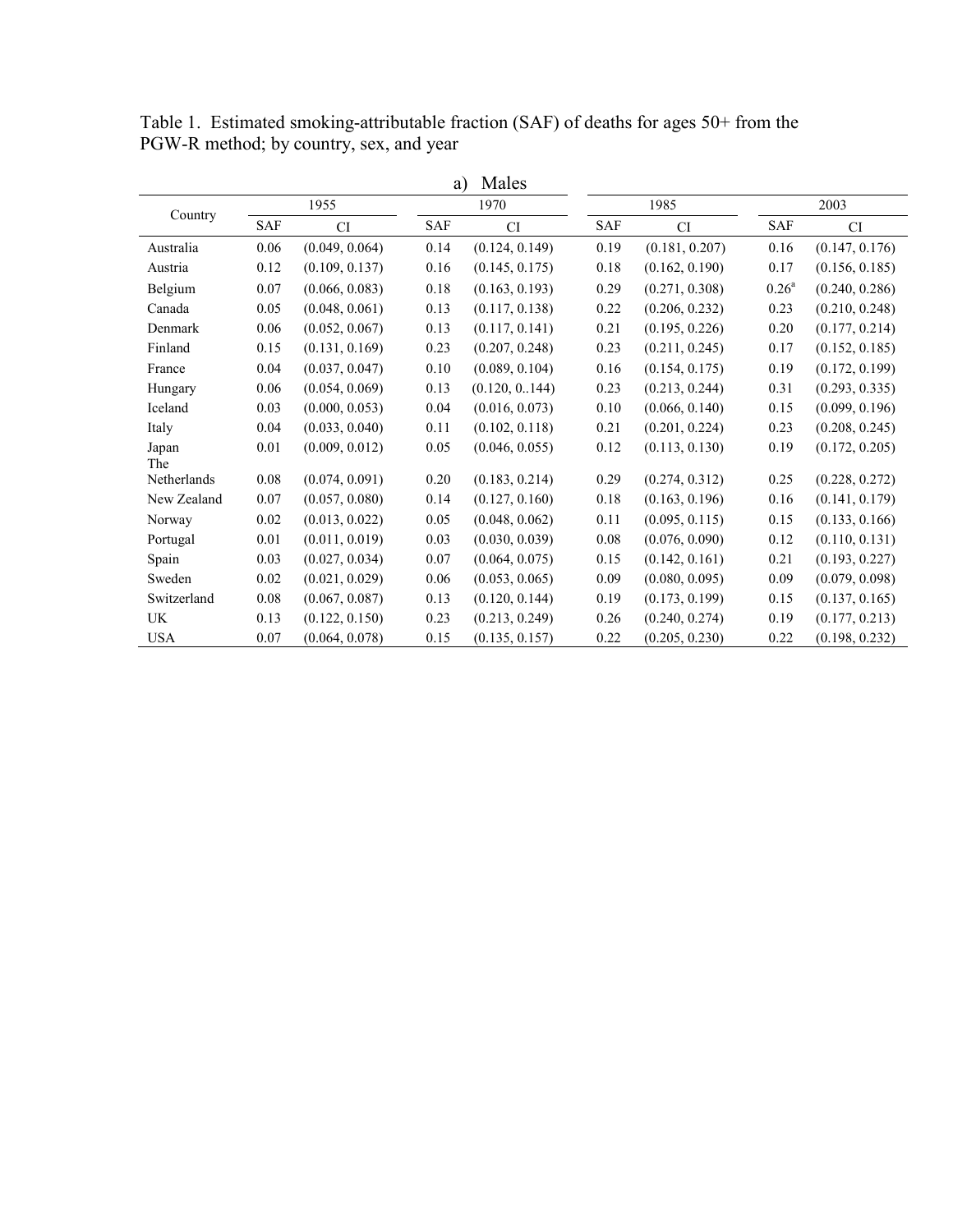|             |      |                | D)   | remales        |            |                |            |                |
|-------------|------|----------------|------|----------------|------------|----------------|------------|----------------|
| Country     | 1955 |                | 1970 |                | 1985       |                | 2003       |                |
|             | SAF  | <b>CI</b>      | SAF  | CI             | <b>SAF</b> | CI             | <b>SAF</b> | CI             |
| Australia   | 0.00 | (0.000, 0.003) | 0.03 | (0.020, 0.031) | 0.06       | (0.051, 0.065) | 0.07       | (0.057, 0.090) |
| Austria     | 0.01 | (0.008, 0.019) | 0.02 | (0.014, 0.024) | 0.03       | (0.022, 0.036) | 0.04       | (0.033, 0.050) |
| Belgium     | 0.00 | (0.001, 0.008) | 0.01 | (0.003, 0.009) | 0.02       | (0.017, 0.025) | $0.04^a$   | (0.037, 0.052) |
| Canada      | 0.01 | (0.003, 0.011) | 0.02 | (0.017, 0.025) | 0.10       | (0.092, 0.113) | 0.14       | (0.116, 0.169) |
| Denmark     | 0.01 | (0.005, 0.017) | 0.04 | (0.031, 0.049) | 0.10       | (0.086, 0.109) | 0.14       | (0.117, 0.160) |
| Finland     | 0.01 | (0.006, 0.018) | 0.01 | (0.000, 0.010) | 0.03       | (0.019, 0.031) | 0.03       | (0.026, 0.042) |
| France      | 0.00 | (0.002, 0.004) | 0.00 | (0.000, 0.002) | 0.01       | (0.005, 0.007) | 0.02       | (0.019, 0.024) |
| Hungary     | 0.02 | (0.013, 0.025) | 0.03 | (0.027, 0.040) | 0.05       | (0.046, 0.062) | 0.11       | (0.092, 0.129) |
| Iceland     | 0.00 | (0.000, 0.000) | 0.02 | (0.000, 0.050) | 0.08       | (0.038, 0.119) | 0.14       | (0.095, 0.184) |
| Italy       | 0.00 | (0.001, 0.004) | 0.01 | (0.007, 0.011) | 0.02       | (0.020, 0.026) | 0.03       | (0.023, 0.038) |
| Japan       | 0.00 | (0.000, 0.000) | 0.02 | (0.015, 0.020) | 0.04       | (0.032, 0.045) | 0.04       | (0.026, 0.060) |
| The         |      |                |      |                |            |                |            |                |
| Netherlands | 0.00 | (0.000, 0.004) | 0.00 | (0.000, 0.006) | 0.03       | (0.021, 0.030) | 0.08       | (0.068, 0.091) |
| New Zealand | 0.00 | (0.000, 0.008) | 0.04 | (0.029, 0.054) | 0.08       | (0.068, 0.095) | $0.10\,$   | (0.081, 0.118) |
| Norway      | 0.00 | (0.000, 0.006) | 0.00 | (0.000, 0.006) | 0.03       | (0.023, 0.035) | 0.07       | (0.055, 0.076) |
| Portugal    | 0.00 | (0.000, 0.000) | 0.00 | (0.000, 0.004) | 0.00       | (0.001, 0.006) | 0.01       | (0.004, 0.009) |
| Spain       | 0.00 | (0.000, 0.001) | 0.01 | (0.004, 0.008) | 0.00       | (0.001, 0.003) | 0.00       | (0.003, 0.005) |
| Sweden      | 0.00 | (0.000, 0.006) | 0.01 | (0.005, 0.013) | 0.02       | (0.020, 0.029) | 0.05       | (0.043, 0.062) |
| Switzerland | 0.00 | (0.000, 0.006) | 0.00 | (0.001, 0.008) | 0.02       | (0.012, 0.021) | 0.04       | (0.031, 0.044) |
| UK          | 0.02 | (0.019, 0.026) | 0.06 | (0.053, 0.067) | 0.11       | (0.094, 0.119) | 0.10       | (0.079, 0.130) |
| <b>USA</b>  | 0.01 | (0.005, 0.008) | 0.04 | (0.035, 0.044) | 0.12       | (0.108, 0.130) | 0.14       | (0.116, 0.174) |

b) Females

 $SAF =$  smoking-attributable fraction of deaths,  $CI = 95%$  confidence interval.

<sup>a</sup> Estimates for Belgium are for 2004, due to the unavailability of 2003 data in the WHO Mortality Database.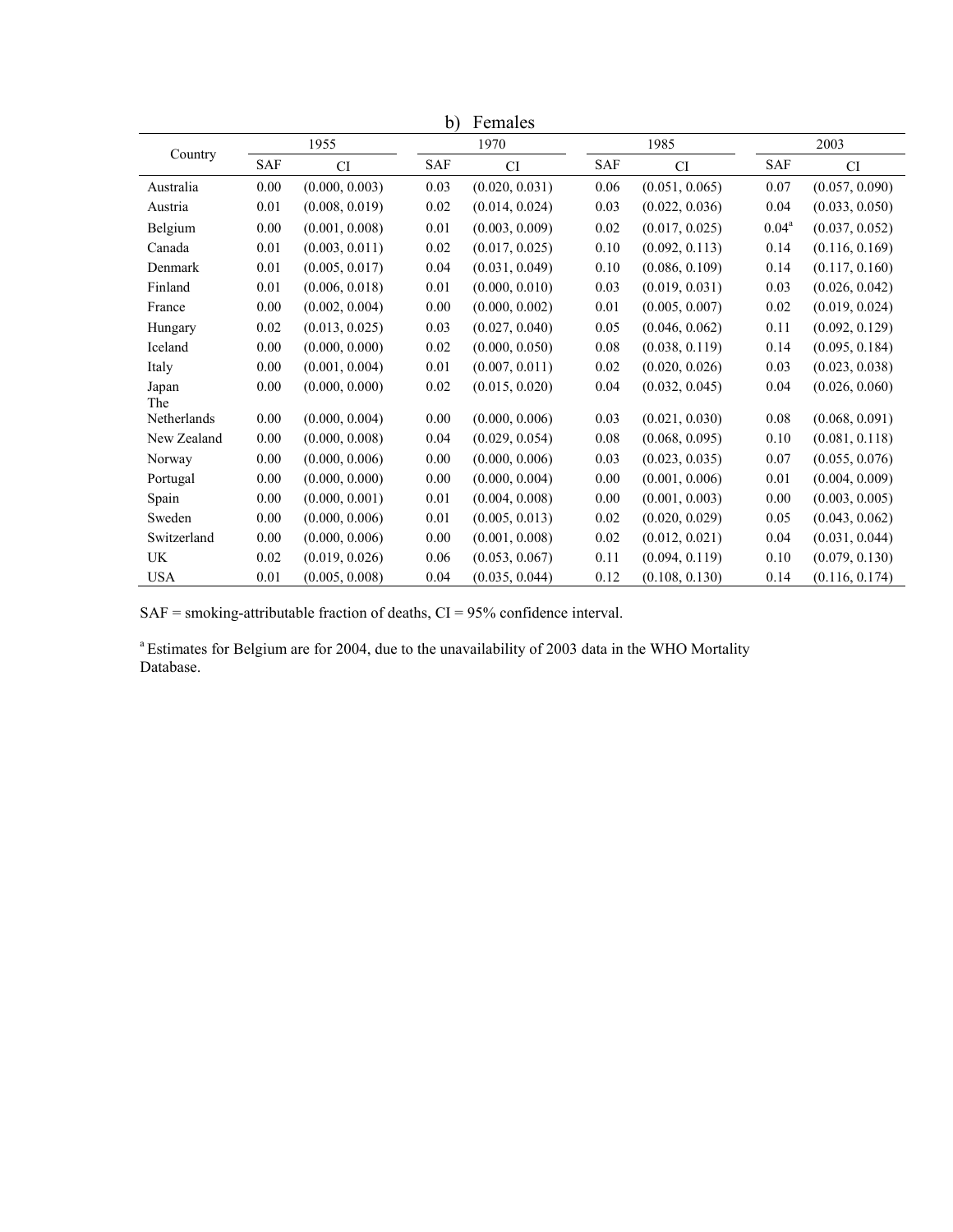|                 |      |      | Males |          | Females |      |      |      |
|-----------------|------|------|-------|----------|---------|------|------|------|
| Country         | 1955 | 1970 | 1985  | 2000     | 1955    | 1970 | 1985 | 2000 |
| Australia       | 0.09 | 0.22 | 0.25  | 0.16     | 0.01    | 0.03 | 0.06 | 0.09 |
| Austria         | 0.17 | 0.22 | 0.21  | 0.17     | 0.01    | 0.01 | 0.03 | 0.04 |
| Belgium         | 0.13 | 0.26 | 0.35  | $0.23^a$ | 0.01    | 0.01 | 0.02 | 0.03 |
| Canada          | 0.08 | 0.19 | 0.27  | 0.20     | 0.02    | 0.03 | 0.11 | 0.15 |
| Denmark         | 0.07 | 0.18 | 0.24  | 0.20     | 0.01    | 0.04 | 0.09 | 0.16 |
| Finland         | 0.23 | 0.30 | 0.25  | 0.14     | 0.02    | 0.01 | 0.01 | 0.02 |
| France          | 0.06 | 0.13 | 0.20  | 0.17     | 0.01    | 0.00 | 0.00 | 0.02 |
| Hungary         | 0.10 | 0.18 | 0.29  | 0.28     | 0.03    | 0.03 | 0.06 | 0.11 |
| Iceland         | 0.01 | 0.07 | 0.12  | 0.12     | 0.00    | 0.03 | 0.08 | 0.16 |
| Italy           | 0.07 | 0.17 | 0.27  | 0.25     | 0.02    | 0.01 | 0.01 | 0.03 |
| Japan           | 0.01 | 0.05 | 0.13  | 0.16     | 0.01    | 0.02 | 0.04 | 0.05 |
| The Netherlands | 0.13 | 0.27 | 0.36  | 0.25     | 0.01    | 0.01 | 0.02 | 0.07 |
| New Zealand     | 0.11 | 0.23 | 0.24  | 0.16     | 0.02    | 0.05 | 0.08 | 0.12 |
| Norway          | 0.02 | 0.07 | 0.12  | 0.12     | 0.01    | 0.01 | 0.02 | 0.06 |
| Portugal        | 0.02 | 0.05 | 0.10  | 0.11     | 0.01    | 0.01 | 0.01 | 0.01 |
| Spain           | 0.04 | 0.11 | 0.20  | 0.21     | 0.02    | 0.01 | 0.00 | 0.01 |
| Sweden          | 0.02 | 0.07 | 0.09  | 0.06     | 0.01    | 0.01 | 0.02 | 0.04 |
| Switzerland     | 0.11 | 0.18 | 0.20  | 0.15     | 0.00    | 0.00 | 0.02 | 0.03 |
| UK              | 0.24 | 0.35 | 0.33  | 0.20     | 0.03    | 0.07 | 0.11 | 0.13 |
| <b>USA</b>      | 0.12 | 0.22 | 0.27  | 0.21     | 0.02    | 0.06 | 0.12 | 0.18 |

Table 2. Estimated smoking-attributable fraction (SAF) of deaths for ages 50+ from the modified Peto-Lopez method; by country, sex, and year

<sup>a</sup> Estimates for Belgium are for 1999, due to the unavailability of 2000 data in the WHO Mortality Database.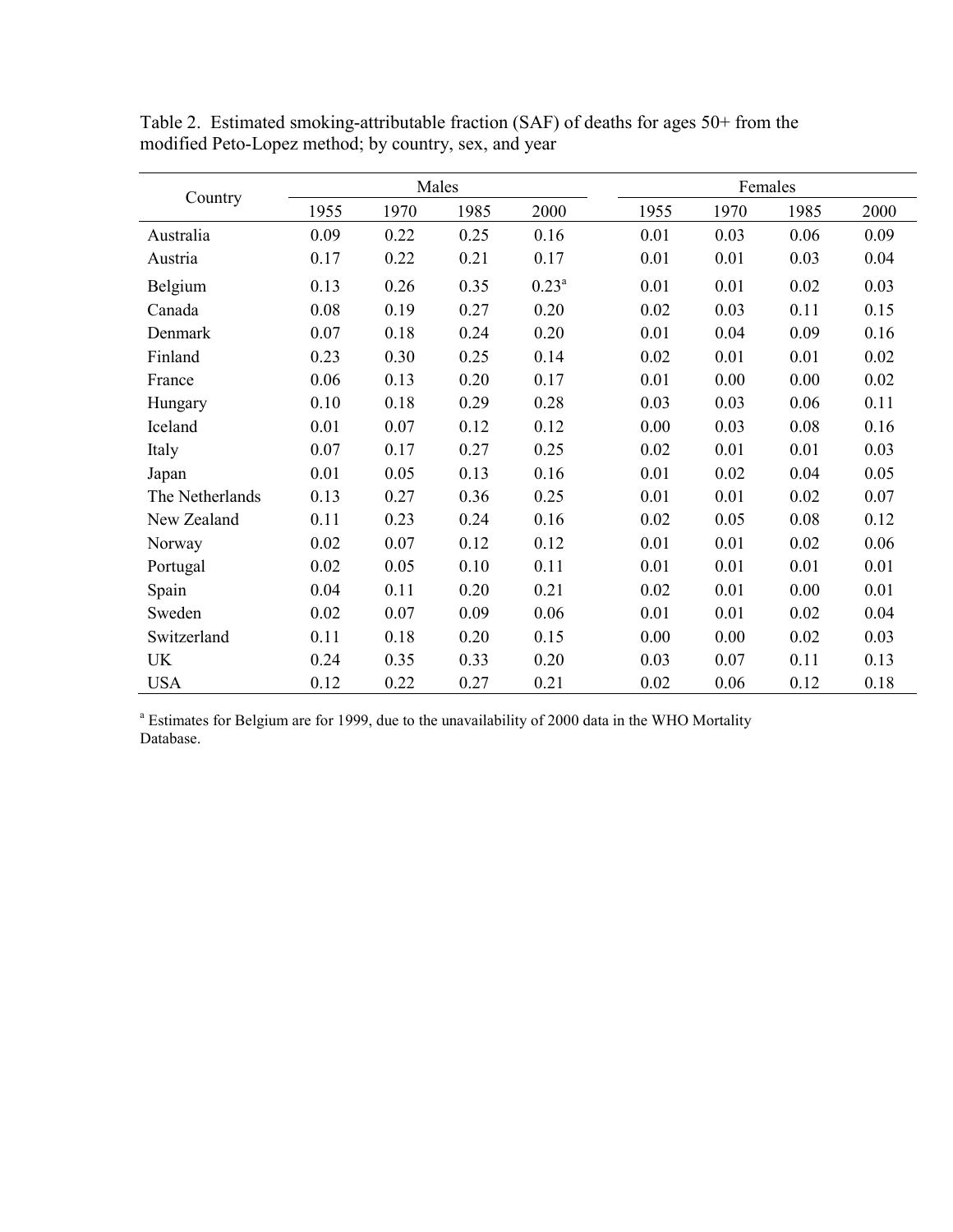|                      |                                    | Males                                 |  | Females              |                                       |  |  |
|----------------------|------------------------------------|---------------------------------------|--|----------------------|---------------------------------------|--|--|
| Country              | Observed<br>$e_{50}^{\phantom{5}}$ | $e_{50}$ without<br>Smoking<br>Deaths |  | Observed<br>$e_{50}$ | $e_{50}$ without<br>Smoking<br>Deaths |  |  |
| Australia            | 30.63                              | 32.51                                 |  | 34.59                | 35.79                                 |  |  |
| Austria              | 28.47                              | 30.31                                 |  | 33.11                | 33.61                                 |  |  |
| Belgium <sup>b</sup> | 28.06                              | 31.44                                 |  | 33.40                | 33.97                                 |  |  |
| Canada               | 29.82                              | 32.59                                 |  | 33.85                | 36.00                                 |  |  |
| Denmark              | 27.77                              | 29.99                                 |  | 31.66                | 33.84                                 |  |  |
| Finland              | 27.98                              | 29.80                                 |  | 33.25                | 33.79                                 |  |  |
| France               | 28.83                              | 30.99                                 |  | 34.59                | 34.70                                 |  |  |
| Hungary              | 22.55                              | 26.92                                 |  | 29.15                | 30.68                                 |  |  |
| Iceland              | 30.95                              | 32.48                                 |  | 33.61                | 35.45                                 |  |  |
| Italy                | 29.46                              | 31.92                                 |  | 34.19                | 34.56                                 |  |  |
| Japan                | 30.47                              | 32.85                                 |  | 36.66                | 38.04                                 |  |  |
| The Netherlands      | 28.34                              | 31.01                                 |  | 32.55                | 33.72                                 |  |  |
| New Zealand          | 29.80                              | 31.65                                 |  | 33.26                | 34.81                                 |  |  |
| Norway               | 29.40                              | 31.09                                 |  | 33.39                | 34.58                                 |  |  |
| Portugal             | 27.69                              | 29.12                                 |  | 32.44                | 32.55                                 |  |  |
| Spain                | 29.00                              | 31.51                                 |  | 34.44                | 34.61                                 |  |  |
| Sweden               | 29.83                              | 30.84                                 |  | 33.66                | 34.56                                 |  |  |
| Switzerland          | 30.14                              | 31.86                                 |  | 34.48                | 35.09                                 |  |  |
| <b>UK</b>            | 28.62                              | 30.77                                 |  | 32.21                | 33.60                                 |  |  |
| <b>USA</b>           | 28.46                              | 31.30                                 |  | 32.26                | 34.55                                 |  |  |
| Mean                 | 28.81                              | 31.05                                 |  | 33.34                | 34.43                                 |  |  |

Table 3. Observed life expectancy at age 50  $(e_{50})$  and  $e_{50}$  without smoking-attributable deaths as estimated by the PGW-R method, by country and sex: 2003

<sup>a</sup> Observed life expectancy values are from the Human Mortality Database (HMD) (2010). Life expectancy values in the absence of smoking-attributable deaths are estimated using HMD and WHO data and results from the PGW-R method, as described in this study.

<sup>b</sup> Life expectancy values for Belgium are for 2004, due to the unavailability of 2003 data in the WHO Mortality Database.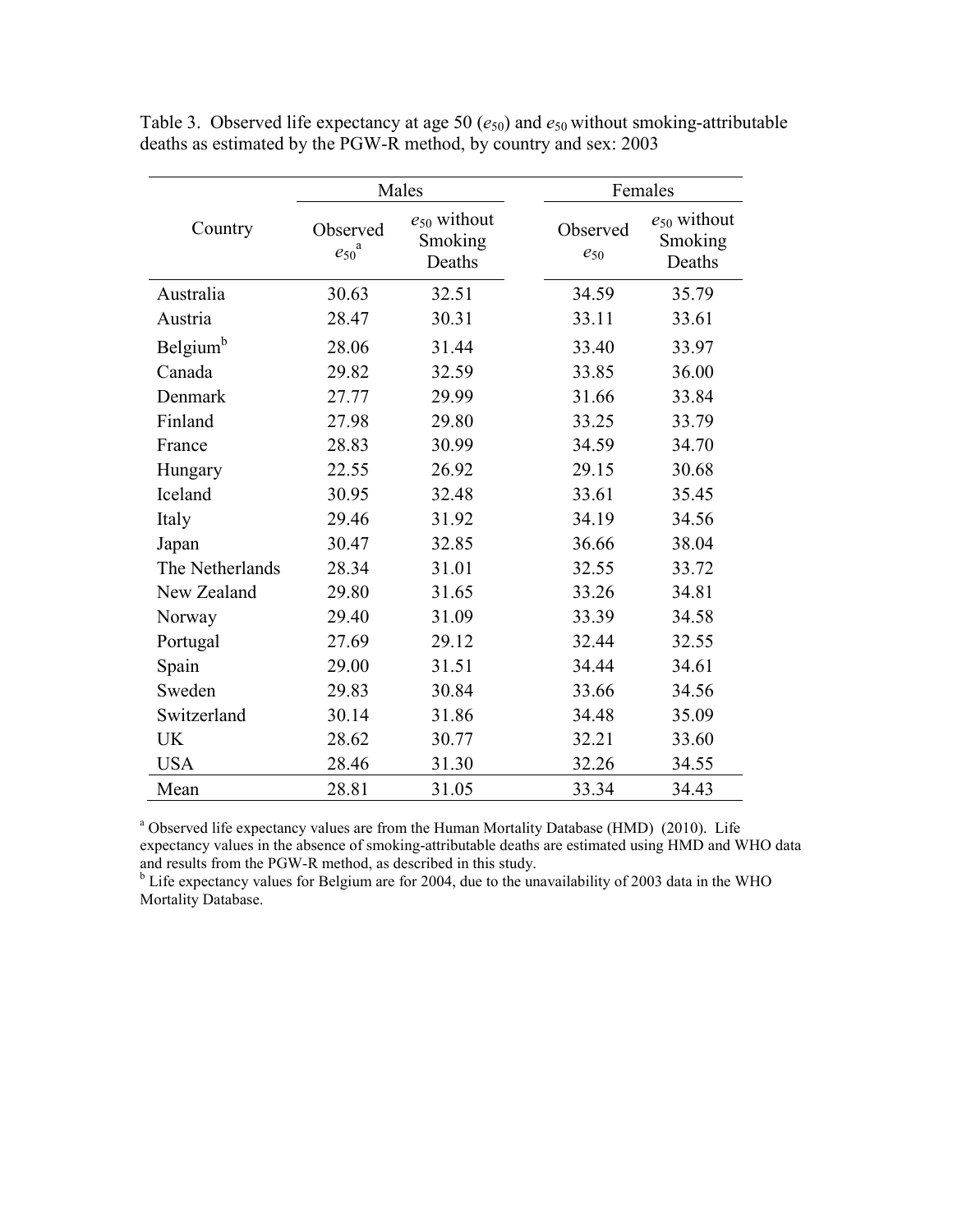Figure 1. Smoking-attributable deaths by sex and age as estimated by the PGW-R and modified Peto-Lopez methods: U.S., 2000





# b) Females

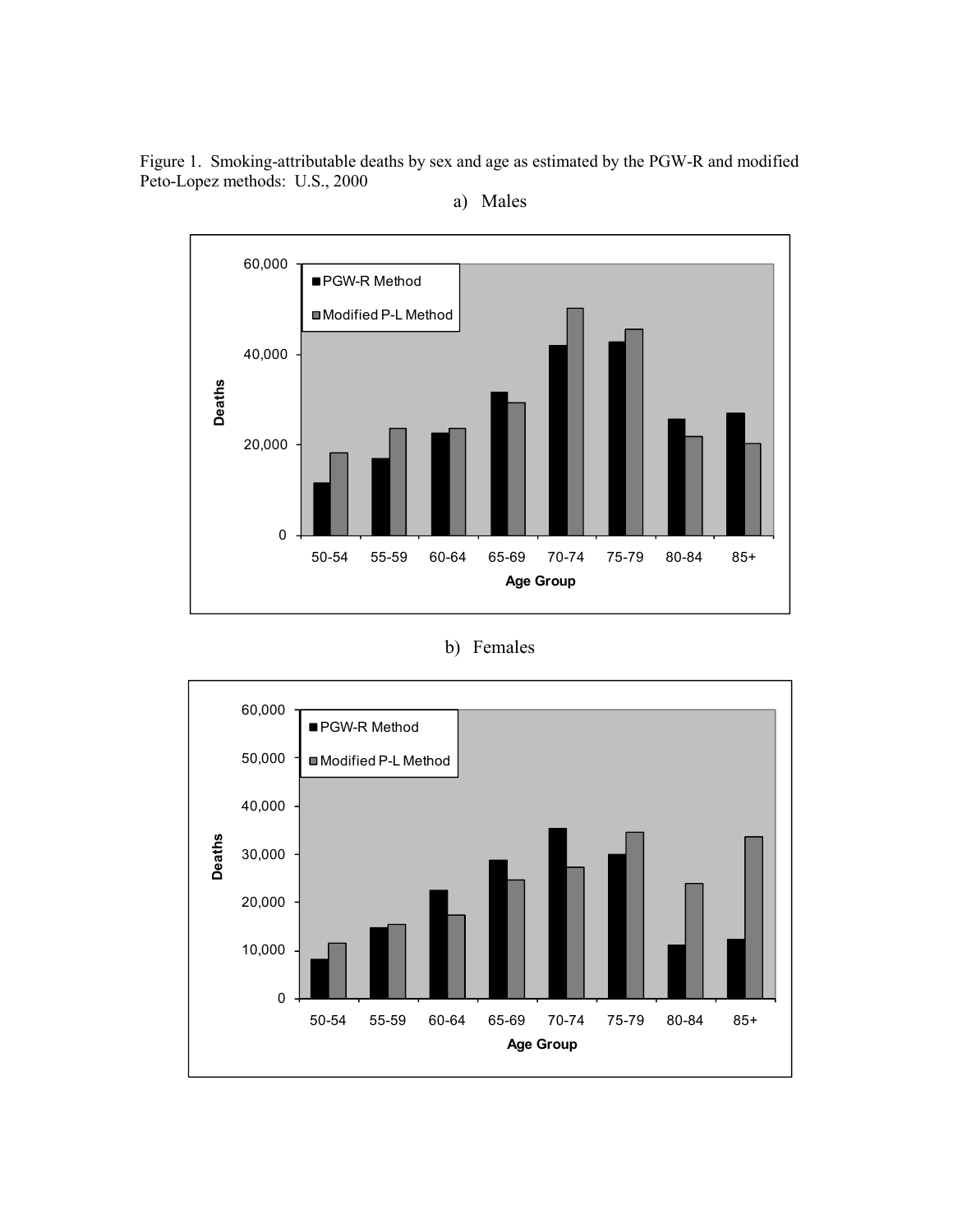Figure 2. Observed life expectancy at age 50 ( $e_{50}$ ) and  $e_{50}$  without smoking-attributable deaths as estimated by the PGW-R method: France, Japan, and the U.S., 1950-2005



a) Males